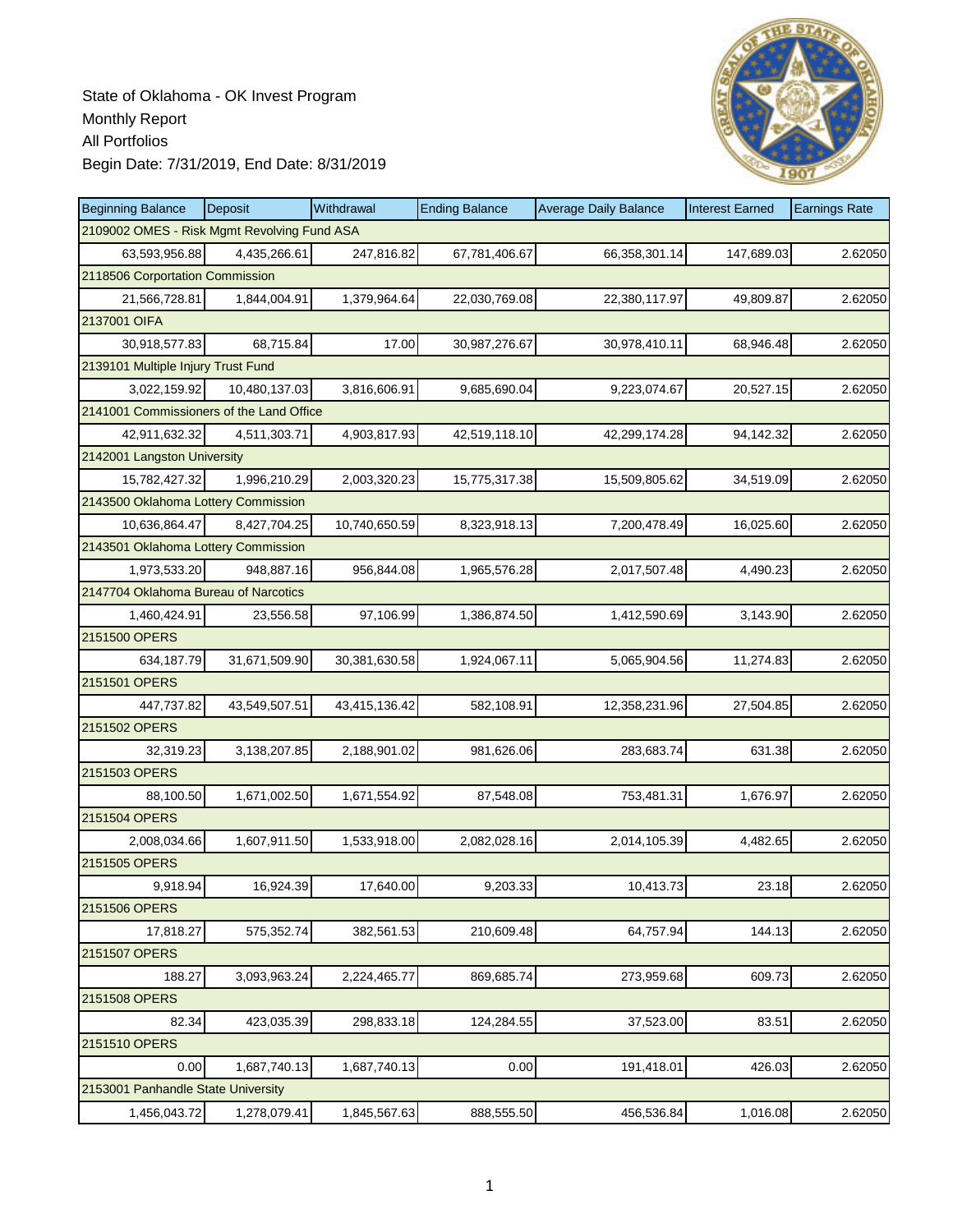| <b>Beginning Balance</b>                  | Deposit        | Withdrawal     | <b>Ending Balance</b> | <b>Average Daily Balance</b> | <b>Interest Earned</b> | <b>Earnings Rate</b> |  |  |  |
|-------------------------------------------|----------------|----------------|-----------------------|------------------------------|------------------------|----------------------|--|--|--|
| 2155701 OK Police Pension                 |                |                |                       |                              |                        |                      |  |  |  |
| 9,823,499.63                              | 30,735,465.01  | 11,583,750.08  | 28,975,214.56         | 13,558,809.60                | 30,176.90              | 2.62050              |  |  |  |
| 2169502 Tax Commission                    |                |                |                       |                              |                        |                      |  |  |  |
| 417,766,462.77                            | 413,203,377.70 | 410,273,842.39 | 420,695,998.08        | 232,019,018.35               | 516,388.52             | 2.62050              |  |  |  |
| 2169520 Tax Commission                    |                |                |                       |                              |                        |                      |  |  |  |
| 1,083,579.14                              | 5,515,551.67   | 5,588,887.11   | 1,010,243.70          | 4,633,597.49                 | 10,312.67              | 2.62050              |  |  |  |
| 2169521 Tax Commission                    |                |                |                       |                              |                        |                      |  |  |  |
| 57,208,157.71                             | 63,895,365.96  | 57,942,941.70  | 63,160,581.97         | 36,214,422.75                | 80,599.91              | 2.62050              |  |  |  |
| 2174007 State Treasurer                   |                |                |                       |                              |                        |                      |  |  |  |
| 159,931.59                                | 167,297.35     | 0.00           | 327,228.94            | 305,642.19                   | 680.25                 | 2.62050              |  |  |  |
| 2183006 DHS - CSED                        |                |                |                       |                              |                        |                      |  |  |  |
| 15,662,676.48                             | 8,753,199.57   | 8,167,819.10   | 16,248,056.95         | 15,139,119.04                | 33,694.08              | 2.62050              |  |  |  |
| 7200039 Oklahoma Boll Weevil Eradication  |                |                |                       |                              |                        |                      |  |  |  |
| 2,864,095.04                              | 3,785.61       | 33,469.03      | 2,834,411.62          | 2,844,380.41                 | 6,330.54               | 2.62050              |  |  |  |
| 7200320 Department of Wildlife            |                |                |                       |                              |                        |                      |  |  |  |
| 1,819,226.26                              | 2,248,903.89   | 3,542,208.56   | 525,921.59            | 1,621,116.64                 | 3,608.01               | 2.62050              |  |  |  |
| 7200359 OERB                              |                |                |                       |                              |                        |                      |  |  |  |
| 15,618,371.83                             | 1,403,415.22   | 1,345,728.53   | 15,676,058.52         | 16,066,971.60                | 35,759.14              | 2.62050              |  |  |  |
| 7200370 OIFA                              |                |                |                       |                              |                        |                      |  |  |  |
| 782,699.56                                | 121,376.93     | 232,649.39     | 671,427.10            | 629,509.26                   | 1,401.05               | 2.62050              |  |  |  |
| 7200391 Multiple Injury Trust Fund        |                |                |                       |                              |                        |                      |  |  |  |
| 194,910.39                                | 52,043.71      | 100,256.51     | 146,697.59            | 173,098.19                   | 385.25                 | 2.62050              |  |  |  |
| 7200410 Commissioners of the Land Office  |                |                |                       |                              |                        |                      |  |  |  |
| 1,656,187.95                              | 3,714.86       | 30,977.00      | 1,628,925.81          | 1,645,215.57                 | 3,661.64               | 2.62050              |  |  |  |
| 7200435 Oklahoma Lottery Commission       |                |                |                       |                              |                        |                      |  |  |  |
| 19,291,002.10                             | 8,959,005.50   | 6,479,962.74   | 21,770,044.86         | 21,440,422.34                | 47,718.45              | 2.62050              |  |  |  |
| 7200515 OPERS                             |                |                |                       |                              |                        |                      |  |  |  |
| 154,263.74                                | 600,842.79     | 546,029.57     | 209,076.96            | 448,098.72                   | 997.30                 | 2.62050              |  |  |  |
| 7200557 Oklahoma Police Pension           |                |                |                       |                              |                        |                      |  |  |  |
| 0.00                                      | 139,992.82     | 139,992.82     | 0.00                  | 10,598.27                    | 23.59                  | 2.62050              |  |  |  |
| 7200588 Real Estate Commission            |                |                |                       |                              |                        |                      |  |  |  |
| 437,092.27                                | 102,623.07     | 145,828.08     | 393,887.26            | 451,179.37                   | 1,004.16               | 2.62050              |  |  |  |
| 7200830 Department of Human Services      |                |                |                       |                              |                        |                      |  |  |  |
| 52,450.55                                 | 116.75         | 0.00           | 52,567.30             | 52,552.24                    | 116.96                 | 2.62050              |  |  |  |
| 7201825 University Hospitals Authority    |                |                |                       |                              |                        |                      |  |  |  |
| 4,238,314.06                              | 687,117.96     | 0.00           | 4,925,432.02          | 4,313,376.73                 | 9,599.98               | 2.62050              |  |  |  |
| 7205090 OMES Risk Management Division/DSC |                |                |                       |                              |                        |                      |  |  |  |
| 50,047,229.16                             | 109,055.21     | 5,566,738.33   | 44,589,546.04         | 48,068,315.48                | 106,982.29             | 2.62050              |  |  |  |
| 7205204 JM Davis Arms & Historical Museum |                |                |                       |                              |                        |                      |  |  |  |
| 3,367.80                                  | 7.50           | 0.00           | 3,375.30              | 3,374.33                     | 7.51                   | 2.62050              |  |  |  |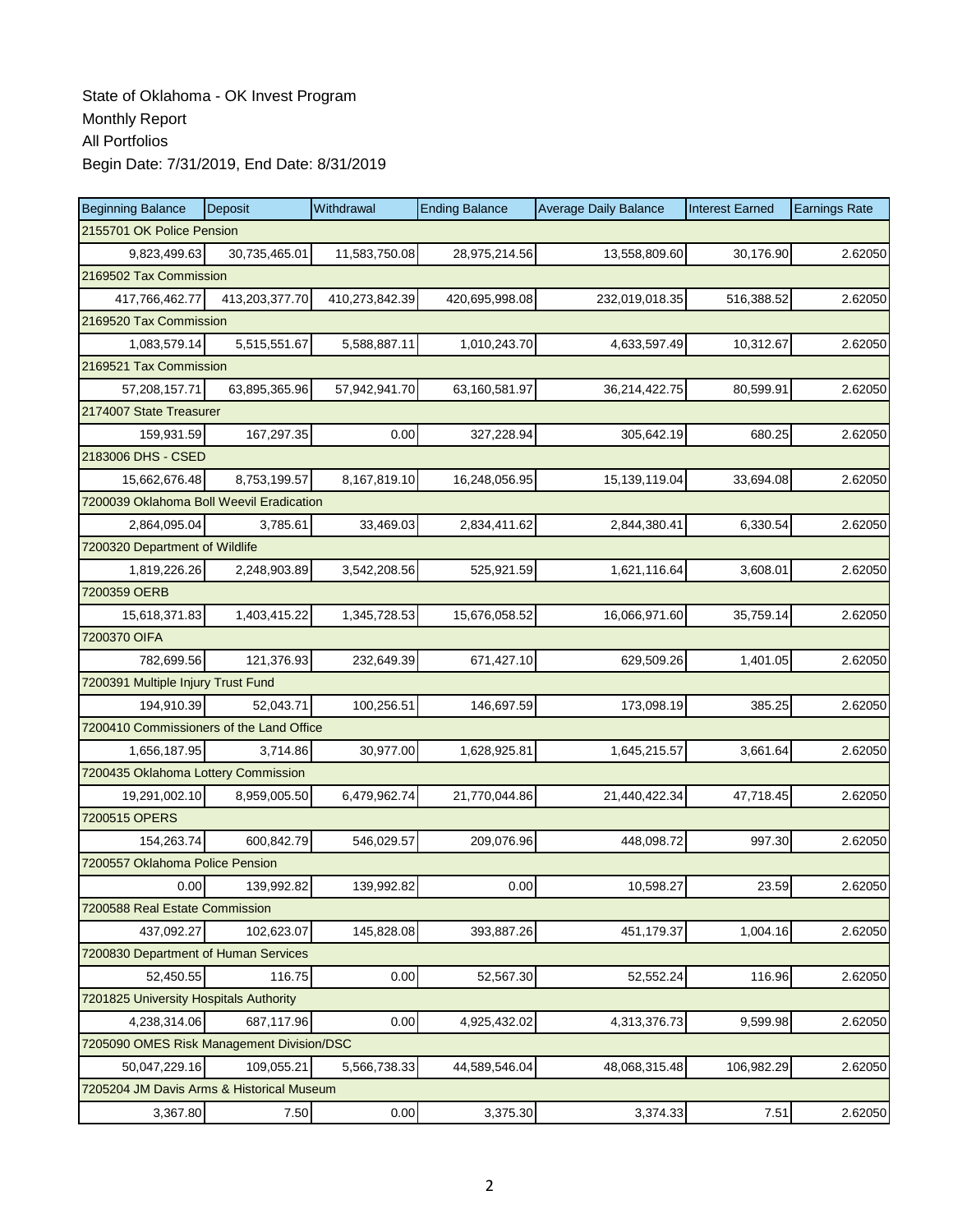| <b>Beginning Balance</b>                          | Deposit      | Withdrawal   | <b>Ending Balance</b> | <b>Average Daily Balance</b> | <b>Interest Earned</b> | <b>Earnings Rate</b> |  |  |  |
|---------------------------------------------------|--------------|--------------|-----------------------|------------------------------|------------------------|----------------------|--|--|--|
| 7205320 Department of Wildlife                    |              |              |                       |                              |                        |                      |  |  |  |
| 750.053.14                                        | 84,389.56    | 194,246.43   | 640,196.27            | 732,059.63                   | 1,629.29               | 2.62050              |  |  |  |
| 7205359 Sustaining OK Energy Resources            |              |              |                       |                              |                        |                      |  |  |  |
| 5,120,391.28                                      | 105,068.10   | 29,182.43    | 5,196,276.95          | 5,189,885.84                 | 11,550.77              | 2.62050              |  |  |  |
| 7205435 Oklahoma Lottery Commission               |              |              |                       |                              |                        |                      |  |  |  |
| 183,746.16                                        | 4,979.94     | 12,775.00    | 175,951.10            | 179,255.79                   | 398.96                 | 2.62050              |  |  |  |
| 7205515 OPERS                                     |              |              |                       |                              |                        |                      |  |  |  |
| 165,386.52                                        | 79,933.54    | 0.00         | 245,320.06            | 202,574.61                   | 450.86                 | 2.62050              |  |  |  |
| 7205563 OK Bd for Private Vocational Schools      |              |              |                       |                              |                        |                      |  |  |  |
| 223,417.79                                        | 7,609.72     | 15,171.47    | 215,856.04            | 218,124.83                   | 485.47                 | 2.62050              |  |  |  |
| 7205630 Oklahoma Department of Securities         |              |              |                       |                              |                        |                      |  |  |  |
| 882,074.56                                        | 29,979.32    | 31,209.98    | 880,843.90            | 870,529.54                   | 1,937.48               | 2.62050              |  |  |  |
| 7205807 Oklahoma Health Care Authority            |              |              |                       |                              |                        |                      |  |  |  |
| 2,177,271.81                                      | 36,238.29    | 0.00         | 2,213,510.10          | 2,208,834.19                 | 4,916.05               | 2.62050              |  |  |  |
| 7210270 State Election Board                      |              |              |                       |                              |                        |                      |  |  |  |
| 4,043,485.20                                      | 851,696.24   | 80,164.59    | 4,815,016.85          | 4,483,238.57                 | 9,978.03               | 2.62050              |  |  |  |
| 7210320 Department of Wildlife                    |              |              |                       |                              |                        |                      |  |  |  |
| 7,955,680.88                                      | 1,240,910.81 | 653,767.99   | 8,542,823.70          | 8,255,659.18                 | 18,374.04              | 2.62050              |  |  |  |
| 7210350 Oklahoma Historical Society               |              |              |                       |                              |                        |                      |  |  |  |
| 28.14                                             | 0.06         | 0.00         | 28.20                 | 28.19                        | 0.06                   | 2.62050              |  |  |  |
| 7210400 Office of Juvenile Affairs                |              |              |                       |                              |                        |                      |  |  |  |
| 43,710.44                                         | 97.29        | 0.00         | 43,807.73             | 43,795.18                    | 97.47                  | 2.62050              |  |  |  |
| 7210410 Commissioners of the Land Office          |              |              |                       |                              |                        |                      |  |  |  |
| 7,575,989.56                                      | 16,858.63    | 0.00         | 7,592,848.19          | 7,590,672.88                 | 16,894.03              | 2.62050              |  |  |  |
| 7210515 OPERS                                     |              |              |                       |                              |                        |                      |  |  |  |
| 98,716.76                                         | 12,456.78    | 0.00         | 111,173.54            | 104,814.69                   | 233.28                 | 2.62050              |  |  |  |
| 7210570 State Board of Licensure for Professional |              |              |                       |                              |                        |                      |  |  |  |
| 600,513.50                                        | 1.336.66     | 0.00         | 601,850.16            | 601,677.69                   | 1,339.11               | 2.62050              |  |  |  |
| 7210588 Real Estate Commission                    |              |              |                       |                              |                        |                      |  |  |  |
| 344,244.11                                        | 14,816.83    | 0.00         | 359,060.94            | 355,335.54                   | 790.85                 | 2.62050              |  |  |  |
| 7215270 State of Oklahoma Election Board          |              |              |                       |                              |                        |                      |  |  |  |
| 5,312,899.80                                      | 11,825.77    | 0.00         | 5,324,725.57          | 5,323,199.66                 | 11,847.47              | 2.62050              |  |  |  |
| 7215320 Department of Wildlife                    |              |              |                       |                              |                        |                      |  |  |  |
| 3,289,374.07                                      | 18,331.46    | 0.00         | 3,307,705.53          | 3,300,358.89                 | 7,345.38               | 2.62050              |  |  |  |
| 7215566 Tourism & Recreation Department           |              |              |                       |                              |                        |                      |  |  |  |
| 14,561,322.80                                     | 1,931,316.63 | 1,689,784.08 | 14,802,855.35         | 14,580,280.32                | 32,450.31              | 2.62050              |  |  |  |
| 7215585 Department of Public Safety               |              |              |                       |                              |                        |                      |  |  |  |
| 722,925.79                                        | 19,895.65    | 7,993.90     | 734,827.54            | 725,361.94                   | 1,614.39               | 2.62050              |  |  |  |
| 7215670 JD McCarty Center                         |              |              |                       |                              |                        |                      |  |  |  |
| 1,174,072.23                                      | 19,643.26    | 2,490.45     | 1,191,225.04          | 1,181,964.92                 | 2,630.62               | 2.62050              |  |  |  |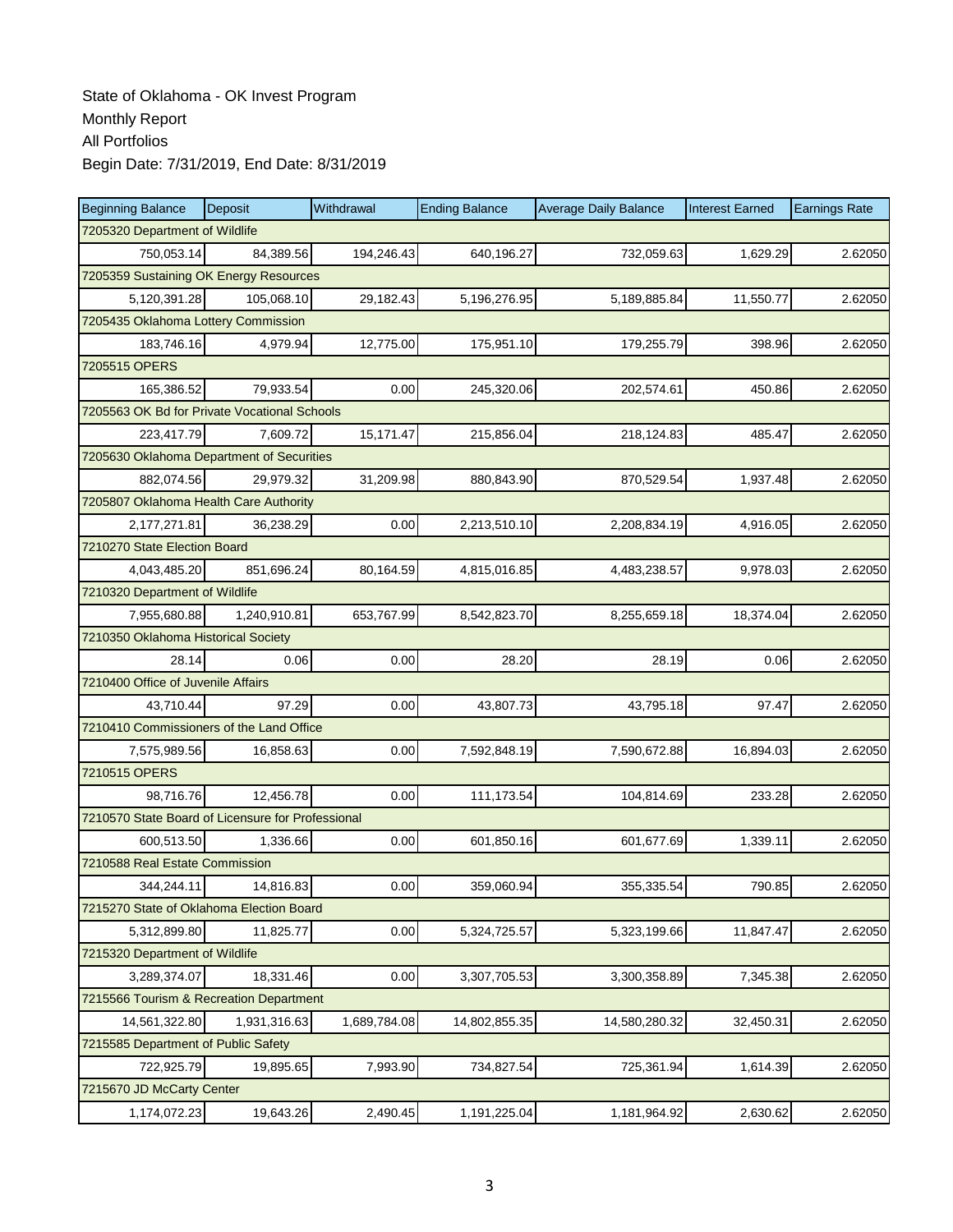| <b>Beginning Balance</b>                      | Deposit      | Withdrawal   | <b>Ending Balance</b> | <b>Average Daily Balance</b> | <b>Interest Earned</b> | <b>Earnings Rate</b> |  |  |  |
|-----------------------------------------------|--------------|--------------|-----------------------|------------------------------|------------------------|----------------------|--|--|--|
| 7215825 University Hospitals Authority        |              |              |                       |                              |                        |                      |  |  |  |
| 2,542,099.39                                  | 5,662.56     | 0.00         | 2,547,761.95          | 2,547,031.30                 | 5,668.75               | 2.62050              |  |  |  |
| 7216805 Department of Rehabilitation Services |              |              |                       |                              |                        |                      |  |  |  |
| 1,058,215.93                                  | 1,241.16     | 2,246.00     | 1,057,211.09          | 1,058,137.52                 | 2,355.02               | 2.62050              |  |  |  |
| 7220090 OSF Building Project Fund             |              |              |                       |                              |                        |                      |  |  |  |
| 0.42                                          | 0.00         | 0.00         | 0.42                  | 0.42                         | 0.00                   | 2.62050              |  |  |  |
| 7220320 Dept of Wildlife Conservation         |              |              |                       |                              |                        |                      |  |  |  |
| 4.558.766.74                                  | 24,089.36    | 731,329.20   | 3,851,526.90          | 4,431,823.16                 | 9,863.60               | 2.62050              |  |  |  |
| 7220585 Department of Public Safety           |              |              |                       |                              |                        |                      |  |  |  |
| 4,776,259.86                                  | 262,956.55   | 7,264.40     | 5,031,952.01          | 4,797,345.52                 | 10,677.12              | 2.62050              |  |  |  |
| 7220830 Department of Human Services          |              |              |                       |                              |                        |                      |  |  |  |
| 13,176.39                                     | 29.33        | 0.00         | 13,205.72             | 13,201.94                    | 29.38                  | 2.62050              |  |  |  |
| 7225040 Department of Agriculture             |              |              |                       |                              |                        |                      |  |  |  |
| 383,282.69                                    | 1,351.95     | 0.00         | 384,634.64            | 384,208.58                   | 855.11                 | 2.62050              |  |  |  |
| 7225830 Department of Human Services          |              |              |                       |                              |                        |                      |  |  |  |
| 401,744.71                                    | 2,865,336.90 | 0.00         | 3,267,081.61          | 2,591,021.07                 | 5,766.65               | 2.62050              |  |  |  |
| 7230220 Oklahoma Crime Victims Compensation   |              |              |                       |                              |                        |                      |  |  |  |
| 2,953,521.37                                  | 346,090.95   | 314,742.34   | 2,984,869.98          | 3,073,412.96                 | 6,840.28               | 2.62050              |  |  |  |
| 7230345 Department of Transportation          |              |              |                       |                              |                        |                      |  |  |  |
| 2,550,043.33                                  | 491,947.67   | 200,710.42   | 2,841,280.58          | 2,578,350.10                 | 5,738.45               | 2.62050              |  |  |  |
| 7230695 Tax Commission                        |              |              |                       |                              |                        |                      |  |  |  |
| 213,392.32                                    | 351,302.74   | 0.00         | 564,695.06            | 251,277.01                   | 559.25                 | 2.62050              |  |  |  |
| 7230807 Health Care Authority                 |              |              |                       |                              |                        |                      |  |  |  |
| 123,754.35                                    | 6,162,402.20 | 5,808,982.89 | 477,173.66            | 2,252,698.45                 | 5,013.67               | 2.62050              |  |  |  |
| 7235605 Regents for Higher Education          |              |              |                       |                              |                        |                      |  |  |  |
| 4,759,541.80                                  | 2,857,328.31 | 856,991.00   | 6,759,879.11          | 6,304,597.23                 | 14,031.70              | 2.62050              |  |  |  |
| 7240807 Health Care Authority                 |              |              |                       |                              |                        |                      |  |  |  |
| 13,287,045.81                                 | 29,575.09    | 0.00         | 13,316,620.90         | 13,312,804.76                | 29,629.38              | 2.62050              |  |  |  |
| 7244090 OMES Dept of Central Services         |              |              |                       |                              |                        |                      |  |  |  |
| 762,020.57                                    | 410,927.20   | 290,728.21   | 882,219.56            | 906,202.99                   | 2,016.87               | 2.62050              |  |  |  |
| 7245807 Health Care Authority                 |              |              |                       |                              |                        |                      |  |  |  |
| 9,159,570.73                                  | 6,307,717.63 | 5,995,752.68 | 9,471,535.68          | 9,779,170.62                 | 21,764.82              | 2.62050              |  |  |  |
| 7255090 Department of Central Services        |              |              |                       |                              |                        |                      |  |  |  |
| 1,104,704.83                                  | 5,341.79     | 640.70       | 1,109,405.92          | 1,108,355.39                 | 2,466.79               | 2.62050              |  |  |  |
| 7255585 Oklahoma Dept of Public Safety        |              |              |                       |                              |                        |                      |  |  |  |
| 10,575.49                                     | 23.54        | 0.00         | 10,599.03             | 10,595.99                    | 23.58                  | 2.62050              |  |  |  |
| 7260090 OMES Risk Management Division         |              |              |                       |                              |                        |                      |  |  |  |
| 5,266,261.32                                  | 11,722.96    | 33,214.03    | 5,244,770.25          | 5,255,399.11                 | 11,696.57              | 2.62050              |  |  |  |
| 7265090 Risk Management Fund                  |              |              |                       |                              |                        |                      |  |  |  |
| 269,259.94                                    | 245,668.24   | 201,130.83   | 313,797.35            | 266,260.89                   | 592.60                 | 2.62050              |  |  |  |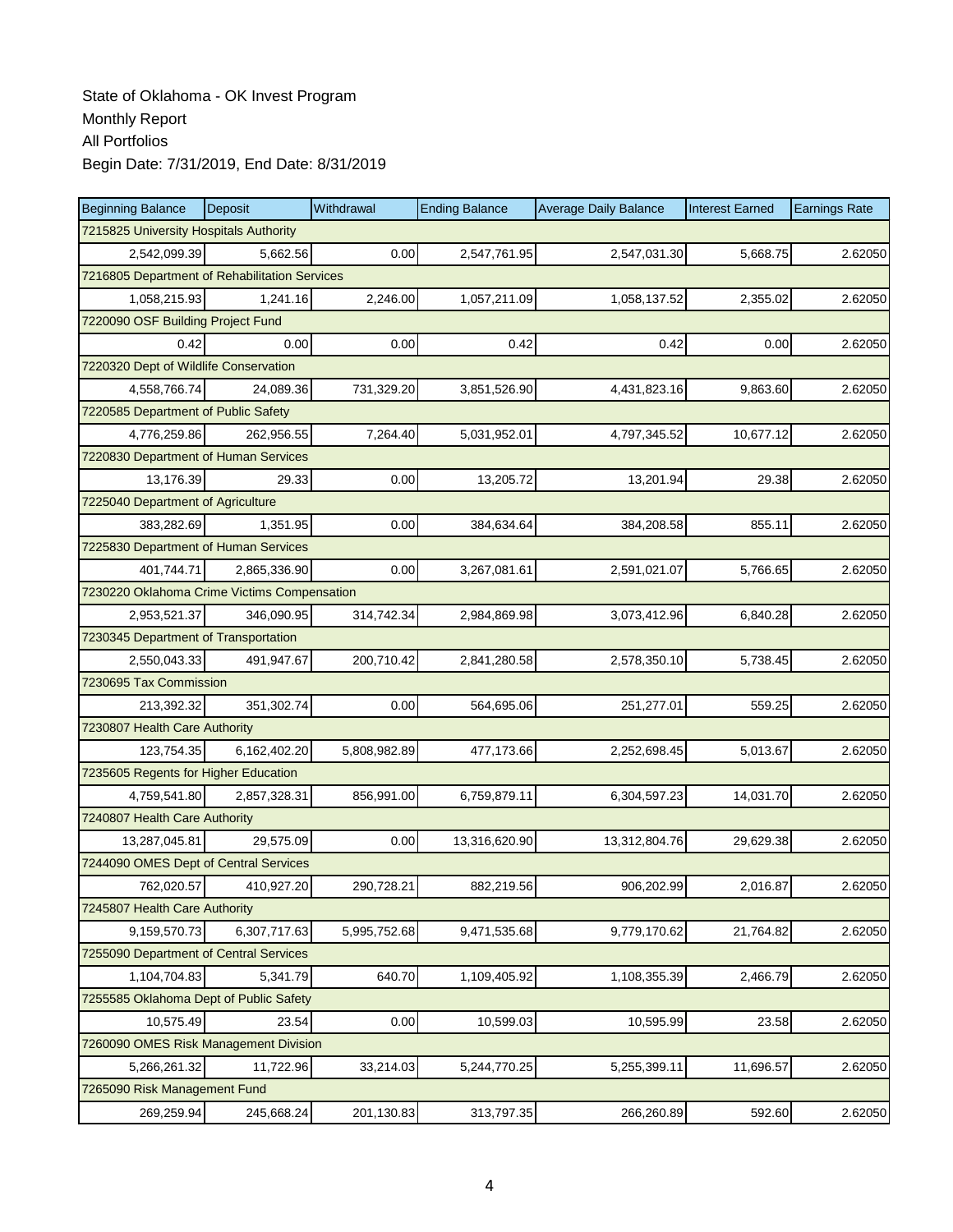| <b>Beginning Balance</b>                           | Deposit                                | Withdrawal    | <b>Ending Balance</b> | <b>Average Daily Balance</b> | <b>Interest Earned</b> | <b>Earnings Rate</b> |  |  |  |  |
|----------------------------------------------------|----------------------------------------|---------------|-----------------------|------------------------------|------------------------|----------------------|--|--|--|--|
| 7275740 OST - SEED                                 |                                        |               |                       |                              |                        |                      |  |  |  |  |
| 35,414.11                                          | 79.70                                  | 550.04        | 34,943.77             | 35,323.84                    | 78.62                  | 2.62050              |  |  |  |  |
|                                                    | 7280090 OMES DCS Property Distribution |               |                       |                              |                        |                      |  |  |  |  |
| 1,255,653.24                                       | 13,644.60                              | 42,700.49     | 1,226,597.35          | 1,239,848.83                 | 2,759.44               | 2.62050              |  |  |  |  |
|                                                    | 7280345 Department of Transportation   |               |                       |                              |                        |                      |  |  |  |  |
| 390,921.14                                         | 690,835.44                             | 804,186.35    | 277,570.23            | 846,971.30                   | 1,885.04               | 2.62050              |  |  |  |  |
| 7285345 Department of Transportation               |                                        |               |                       |                              |                        |                      |  |  |  |  |
| 158,208,205.65                                     | 16,732,382.58                          | 11,105,788.45 | 163,834,799.78        | 164,754,860.70               | 366,683.38             | 2.62050              |  |  |  |  |
| 7295090 Emergency & Transportation                 |                                        |               |                       |                              |                        |                      |  |  |  |  |
| 3,879,150.39                                       | 2,453,371.00                           | 850,000.00    | 5,482,521.39          | 4,309,199.52                 | 9,590.68               | 2.62050              |  |  |  |  |
| 7296150 University of Science & Arts               |                                        |               |                       |                              |                        |                      |  |  |  |  |
| 39.99                                              | 0.09                                   | 0.00          | 40.08                 | 40.07                        | 0.09                   | 2.62050              |  |  |  |  |
| 7303000 Tobacco Litigation Escrow Fund             |                                        |               |                       |                              |                        |                      |  |  |  |  |
| 28,993.53                                          | 64.54                                  | 0.00          | 29,058.07             | 29,049.74                    | 64.65                  | 2.62050              |  |  |  |  |
| 7360566 Tourism & Recreation Department            |                                        |               |                       |                              |                        |                      |  |  |  |  |
| 6,364,130.17                                       | 31,512.69                              | 0.00          | 6,395,642.86          | 6,385,979.75                 | 14,212.83              | 2.62050              |  |  |  |  |
| 7401105 OCIA NACEA Construction Series 2018B       |                                        |               |                       |                              |                        |                      |  |  |  |  |
| 22,701,381.73                                      | 51,080.44                              | 0.00          | 22,752,462.17         | 22,745,871.15                | 50,623.90              | 2.62050              |  |  |  |  |
| 7402105 OCIA Tourism Construction Fund Series 2018 |                                        |               |                       |                              |                        |                      |  |  |  |  |
| 9,367,681.58                                       | 20,851.14                              | 0.00          | 9,388,532.72          | 9,385,842.25                 | 20,889.41              | 2.62050              |  |  |  |  |
| 7403292 Oklahoma Department of Environmental Quali |                                        |               |                       |                              |                        |                      |  |  |  |  |
| 221,402.48                                         | 492.81                                 | 0.00          | 221,895.29            | 221,831.70                   | 493.72                 | 2.62050              |  |  |  |  |
| 7405220 District Attorneys Council                 |                                        |               |                       |                              |                        |                      |  |  |  |  |
| 2,918,538.21                                       | 9,019.08                               | 256,493.04    | 2,671,064.25          | 2,845,358.72                 | 6,332.72               | 2.62050              |  |  |  |  |
| 7406105 OCIA Tourism Revenue Fund Series 2018A     |                                        |               |                       |                              |                        |                      |  |  |  |  |
| 43,504.01                                          | 4.73                                   | 0.00          | 43,508.74             | 43,508.13                    | 96.83                  | 2.62050              |  |  |  |  |
| 7408105 OCIA                                       |                                        |               |                       |                              |                        |                      |  |  |  |  |
| 510,609.56                                         | 538,348.62                             | 0.00          | 1,048,958.18          | 857,951.28                   | 1,909.48               | 2.62050              |  |  |  |  |
| 7409105 OCIA NACEA Revenue Series 2018B            |                                        |               |                       |                              |                        |                      |  |  |  |  |
| 89,178.59                                          | 89,019.73                              | 0.00          | 178,198.32            | 126,535.81                   | 281.62                 | 2.62050              |  |  |  |  |
| 7410105 OCIA Capitol Repair Construction Series 20 |                                        |               |                       |                              |                        |                      |  |  |  |  |
| 38,631,996.75                                      | 95,451.28                              | 4,146,368.27  | 34,581,079.76         | 35,640,729.46                | 79,323.08              | 2.62050              |  |  |  |  |
| 7411105 OCIA Capitol Repair Revenue Series 2018C   |                                        |               |                       |                              |                        |                      |  |  |  |  |
| 489,033.06                                         | 496,185.88                             | 0.00          | 985,218.94            | 537,105.44                   | 1,195.40               | 2.62050              |  |  |  |  |
| 7412105 OCIA                                       |                                        |               |                       |                              |                        |                      |  |  |  |  |
| 11,123.70                                          | 1,209,571.26                           | 0.00          | 1,220,694.96          | 713,462.46                   | 1,587.90               | 2.62050              |  |  |  |  |
| 7415105 OCIA DOC Construction Series 2018D         |                                        |               |                       |                              |                        |                      |  |  |  |  |
| 110,696,848.57                                     | 167,101.39                             | 1,107,801.09  | 109,756,148.87        | 110,381,514.28               | 245,668.42             | 2.62050              |  |  |  |  |
| 7416000 OSF - Oil Overcharge                       |                                        |               |                       |                              |                        |                      |  |  |  |  |
| 281,756.17                                         | 627.15                                 | 0.00          | 282,383.32            | 282,302.40                   | 628.30                 | 2.62050              |  |  |  |  |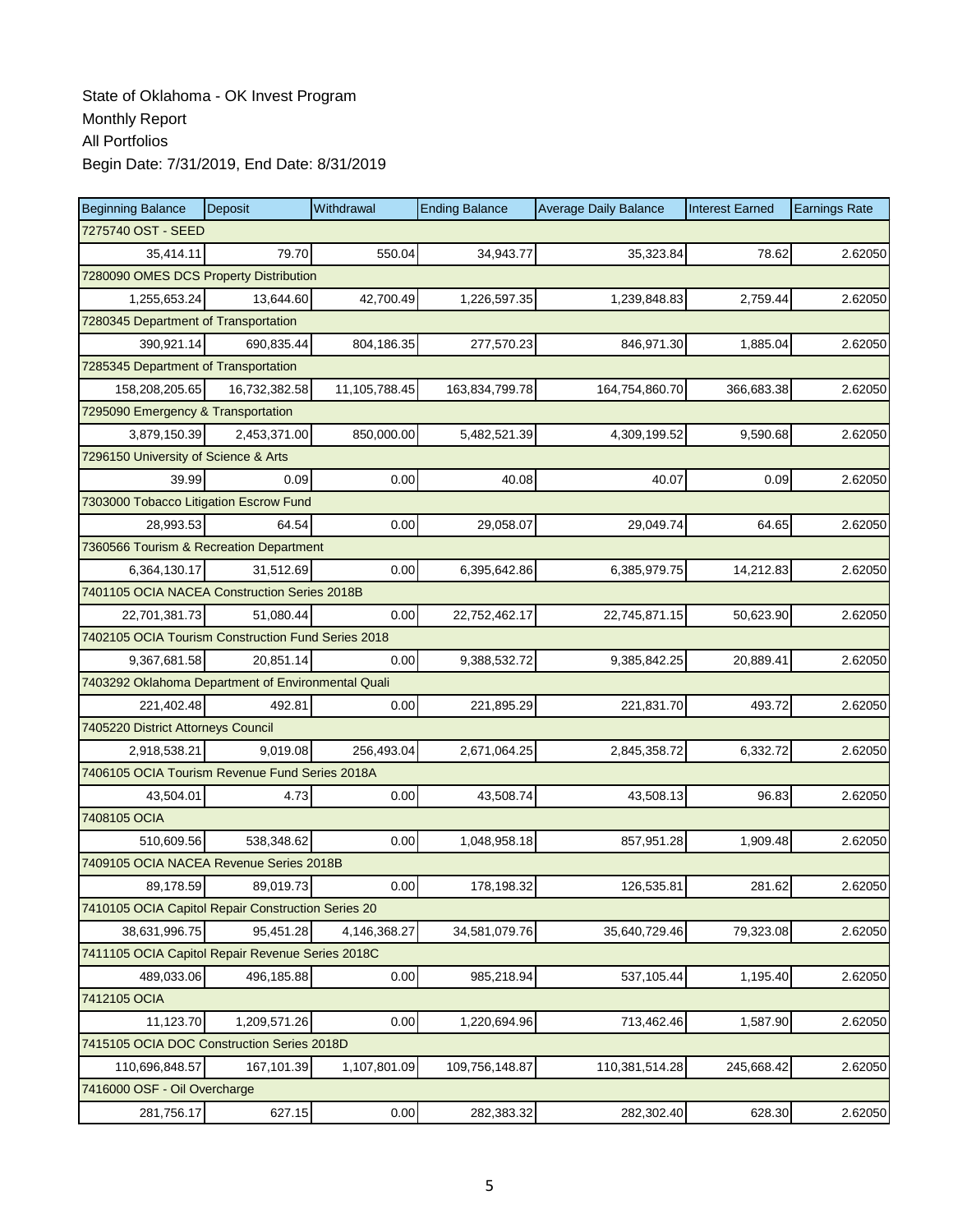| <b>Beginning Balance</b>                       | Deposit      | Withdrawal   | <b>Ending Balance</b> | <b>Average Daily Balance</b> | <b>Interest Earned</b> | <b>Earnings Rate</b> |
|------------------------------------------------|--------------|--------------|-----------------------|------------------------------|------------------------|----------------------|
| 7416160 Department of Commerce                 |              |              |                       |                              |                        |                      |
| 2,835,654.39                                   | 10,862.34    | 0.00         | 2,846,516.73          | 2,842,615.53                 | 6,326.61               | 2.62050              |
| 7419105 OCIA                                   |              |              |                       |                              |                        |                      |
| 892,937.00                                     | 1,044,767.92 | 0.00         | 1,937,704.92          | 1,537,697.18                 | 3,422.35               | 2.62050              |
| 7420105 OCIA                                   |              |              |                       |                              |                        |                      |
| 5, 133, 286.54                                 | 11,425.97    | 0.00         | 5,144,712.51          | 5,143,238.19                 | 11,446.95              | 2.62050              |
| 7424105 OCIA                                   |              |              |                       |                              |                        |                      |
| 207,286.82                                     | 207,376.23   | 0.00         | 414,663.05            | 267,555.23                   | 595.48                 | 2.62050              |
| 7426000 OSF - Oil Overcharge                   |              |              |                       |                              |                        |                      |
| 2,354,216.65                                   | 5,240.15     | 0.00         | 2,359,456.80          | 2,358,780.65                 | 5,249.77               | 2.62050              |
| 7426160 Department of Commerce                 |              |              |                       |                              |                        |                      |
| 12,376,889.21                                  | 35,684.54    | 0.00         | 12,412,573.75         | 12,408,761.73                | 27,617.31              | 2.62050              |
| 7427105 OCIA-Revenue Series 2019B              |              |              |                       |                              |                        |                      |
| 45,090,909.86                                  | 100,367.87   | 336,706.95   | 44,854,570.78         | 44,993,681.29                | 100,139.29             | 2.62050              |
| 7428105 OCIA Endowed Chairs Fund               |              |              |                       |                              |                        |                      |
| 862,130.04                                     | 957,517.29   | 0.00         | 1,819,647.33          | 1,479,917.32                 | 3,293.75               | 2.62050              |
| 7429105 OCIA                                   |              |              |                       |                              |                        |                      |
| 1.38                                           | 0.00         | 0.00         | 1.38                  | 1.38                         | 0.00                   | 2.62050              |
| 7430010 Oklahoma State University              |              |              |                       |                              |                        |                      |
| 2,351,514.74                                   | 2,956,788.47 | 4,522,162.33 | 786,140.88            | 2,018,666.08                 | 4,492.80               | 2.62050              |
| 7430011 Oklahoma State University              |              |              |                       |                              |                        |                      |
| 512,169.70                                     | 1,800,946.39 | 1,574,102.58 | 739,013.51            | 585,196.87                   | 1,302.43               | 2.62050              |
| 7430012 Oklahoma State University              |              |              |                       |                              |                        |                      |
| 657,267.73                                     | 999,784.93   | 968,998.76   | 688,053.90            | 701,660.78                   | 1,561.64               | 2.62050              |
| 7430013 Oklahoma State University              |              |              |                       |                              |                        |                      |
| 1,823,821.48                                   | 4,083.41     | 5,309.78     | 1,822,595.11          | 1,825,520.89                 | 4,062.93               | 2.62050              |
| 7430014 Oklahoma State University              |              |              |                       |                              |                        |                      |
| 1,727,687.46                                   | 7,381.55     | 685,913.75   | 1,049,155.26          | 1,529,843.71                 | 3,404.87               | 2.62050              |
| 7430015 Oklahoma State University              |              |              |                       |                              |                        |                      |
| 1,498,115.24                                   | 487,921.92   | 1,028,254.08 | 957,783.08            | 1,021,288.01                 | 2,273.01               | 2.62050              |
| 7430016 Oklahoma State University              |              |              |                       |                              |                        |                      |
| 163,181.64                                     | 363.22       | 66.61        | 163,478.25            | 163,491.55                   | 363.87                 | 2.62050              |
| 7430420 Langston University                    |              |              |                       |                              |                        |                      |
| 147,019.12                                     | 903,059.92   | 973,959.95   | 76,119.09             | 475,771.85                   | 1,058.89               | 2.62050              |
| 7430461 Rogers State College                   |              |              |                       |                              |                        |                      |
| 1,009,524.57                                   | 51,451.53    | 147,499.54   | 913,476.56            | 956,598.58                   | 2,129.03               | 2.62050              |
| 7430505 Northwestern Oklahoma State University |              |              |                       |                              |                        |                      |
| 59,252.00                                      | 168,952.24   | 69,732.61    | 158,471.63            | 78,325.45                    | 174.32                 | 2.62050              |
| 7430530 Panhandle State University             |              |              |                       |                              |                        |                      |
| 42,509.56                                      | 30,972.50    | 37,798.37    | 35,683.69             | 37,776.98                    | 84.08                  | 2.62050              |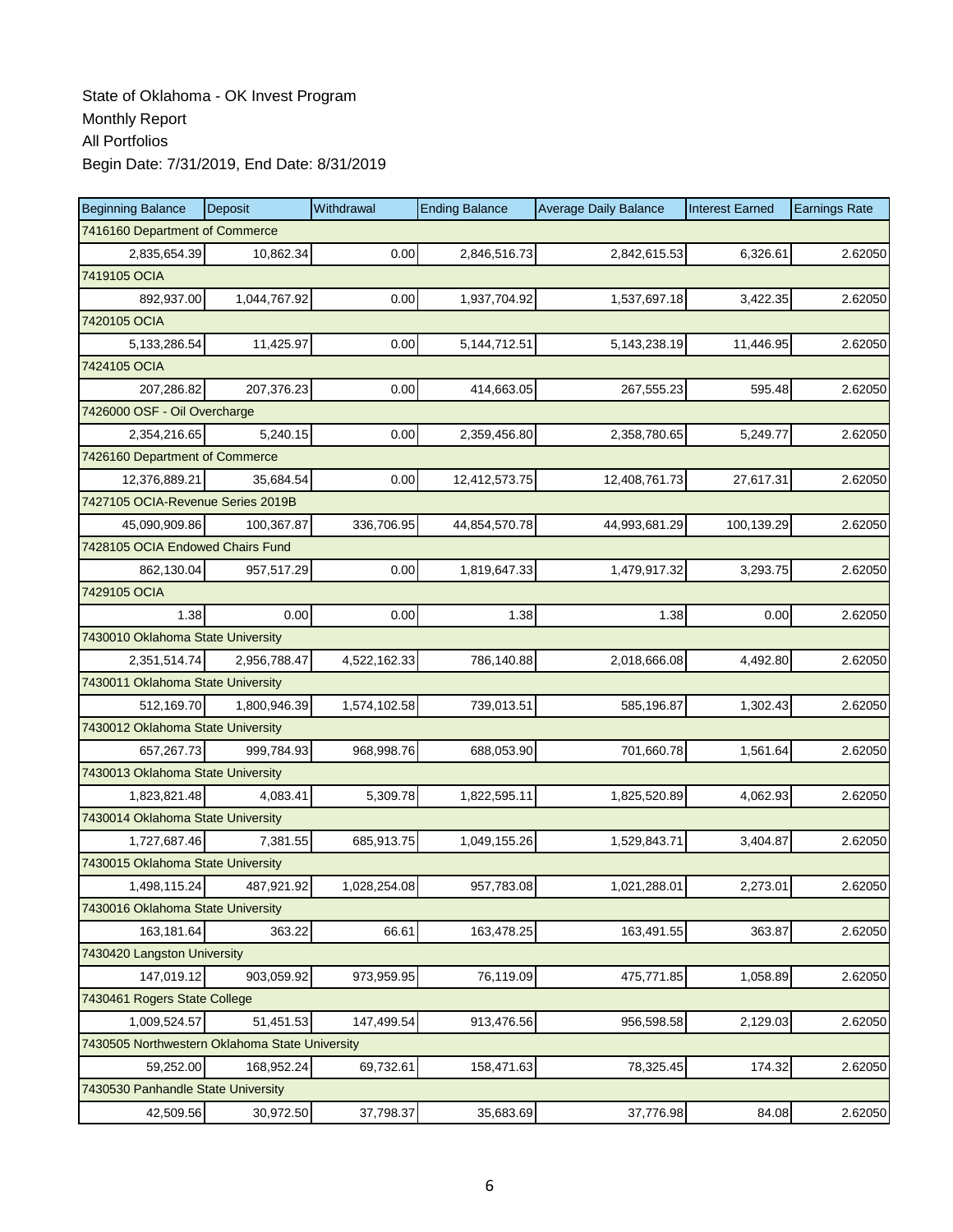| <b>Beginning Balance</b>                       | Deposit       | Withdrawal    | <b>Ending Balance</b> | <b>Average Daily Balance</b> | <b>Interest Earned</b> | <b>Earnings Rate</b> |
|------------------------------------------------|---------------|---------------|-----------------------|------------------------------|------------------------|----------------------|
| 7430665 Southwestern Oklahoma State University |               |               |                       |                              |                        |                      |
| 2,396,677.17                                   | 181,407.93    | 163,077.71    | 2,415,007.39          | 2,535,258.30                 | 5,642.55               | 2.62050              |
| 7430760 University of Oklahoma                 |               |               |                       |                              |                        |                      |
| 14,811,439.60                                  | 14,276,005.91 | 12,364,668.75 | 16,722,776.76         | 15,312,004.89                | 34,078.86              | 2.62050              |
| 7430770 OUHSC                                  |               |               |                       |                              |                        |                      |
| 52,185,737.60                                  | 10,939,927.76 | 9,704,556.41  | 53,421,108.95         | 56,040,700.71                | 124,725.87             | 2.62050              |
| 7430773 Oklahoma State University              |               |               |                       |                              |                        |                      |
| 4,241,188.78                                   | 0.00          | 473,579.34    | 3,767,609.44          | 4,027,213.69                 | 8,963.09               | 2.62050              |
| 7432105 OCIA 2009A Construction Fund           |               |               |                       |                              |                        |                      |
| 1,274.49                                       | 2.82          | 0.00          | 1,277.31              | 1,276.95                     | 2.84                   | 2.62050              |
| 7434105 OCIA                                   |               |               |                       |                              |                        |                      |
| 62,531.36                                      | 175,142.42    | 0.00          | 237,673.78            | 162,005.87                   | 360.57                 | 2.62050              |
| 7436000 OSF - Oil Overcharge                   |               |               |                       |                              |                        |                      |
| 2,582.05                                       | 5.75          | 0.00          | 2,587.80              | 2,587.06                     | 5.76                   | 2.62050              |
| 7436105 OCIA                                   |               |               |                       |                              |                        |                      |
| 64.846.88                                      | 64,887.17     | 0.00          | 129,734.05            | 106,723.81                   | 237.53                 | 2.62050              |
| 7440105 OCIA Operations & Maintenance          |               |               |                       |                              |                        |                      |
| 9.57                                           | 0.02          | 0.00          | 9.59                  | 9.59                         | 0.02                   | 2.62050              |
| 7442105 OCIA                                   |               |               |                       |                              |                        |                      |
| 10,530.79                                      | 504,765.93    | 0.00          | 515,296.72            | 303,627.35                   | 675.76                 | 2.62050              |
| 7443105 OCIA                                   |               |               |                       |                              |                        |                      |
| 125,296.80                                     | 505,890.15    | 0.00          | 631,186.95            | 427,013.79                   | 950.37                 | 2.62050              |
| 7444835 Water Resources Board                  |               |               |                       |                              |                        |                      |
| 8,770,334.52                                   | 19,448.16     | 3,184,886.44  | 5,604,896.24          | 7,151,684.07                 | 15,917.00              | 2.62050              |
| 7445105 Oklahoma Capital Improvement           |               |               |                       |                              |                        |                      |
| 744,666.43                                     | 800,447.29    | 0.00          | 1,545,113.72          | 822,218.91                   | 1,829.96               | 2.62050              |
| 7445835 Water Resources Board                  |               |               |                       |                              |                        |                      |
| 4.733.901.58                                   | 350.00        | 162,241.22    | 4,572,010.36          | 4,677,503.81                 | 10,410.39              | 2.62050              |
| 7446105 Capital Improvement Authority          |               |               |                       |                              |                        |                      |
| 573,592.56                                     | 1,293.92      | 0.00          | 574,886.48            | 574,719.52                   | 1,279.11               | 2.62050              |
| 7447105 OCIA                                   |               |               |                       |                              |                        |                      |
| 226,185.59                                     | 242,336.29    | 0.00          | 468,521.88            | 348,666.93                   | 776.00                 | 2.62050              |
| 7448105 OCIA                                   |               |               |                       |                              |                        |                      |
| 0.01                                           | 432.88        | 0.00          | 432.89                | 167.58                       | 0.37                   | 2.62050              |
| 7449105 OCIA                                   |               |               |                       |                              |                        |                      |
| 4.60                                           | 0.01          | 0.00          | 4.61                  | 4.61                         | 0.01                   | 2.62050              |
| 7455105 OCIA                                   |               |               |                       |                              |                        |                      |
| 326,168.82                                     | 352,363.35    | 0.00          | 678,532.17            | 360,307.87                   | 801.91                 | 2.62050              |
| 7455160 Department of Commerce                 |               |               |                       |                              |                        |                      |
| 167,491.84                                     | 47,705.16     | 30,924.32     | 184,272.68            | 183,999.79                   | 409.52                 | 2.62050              |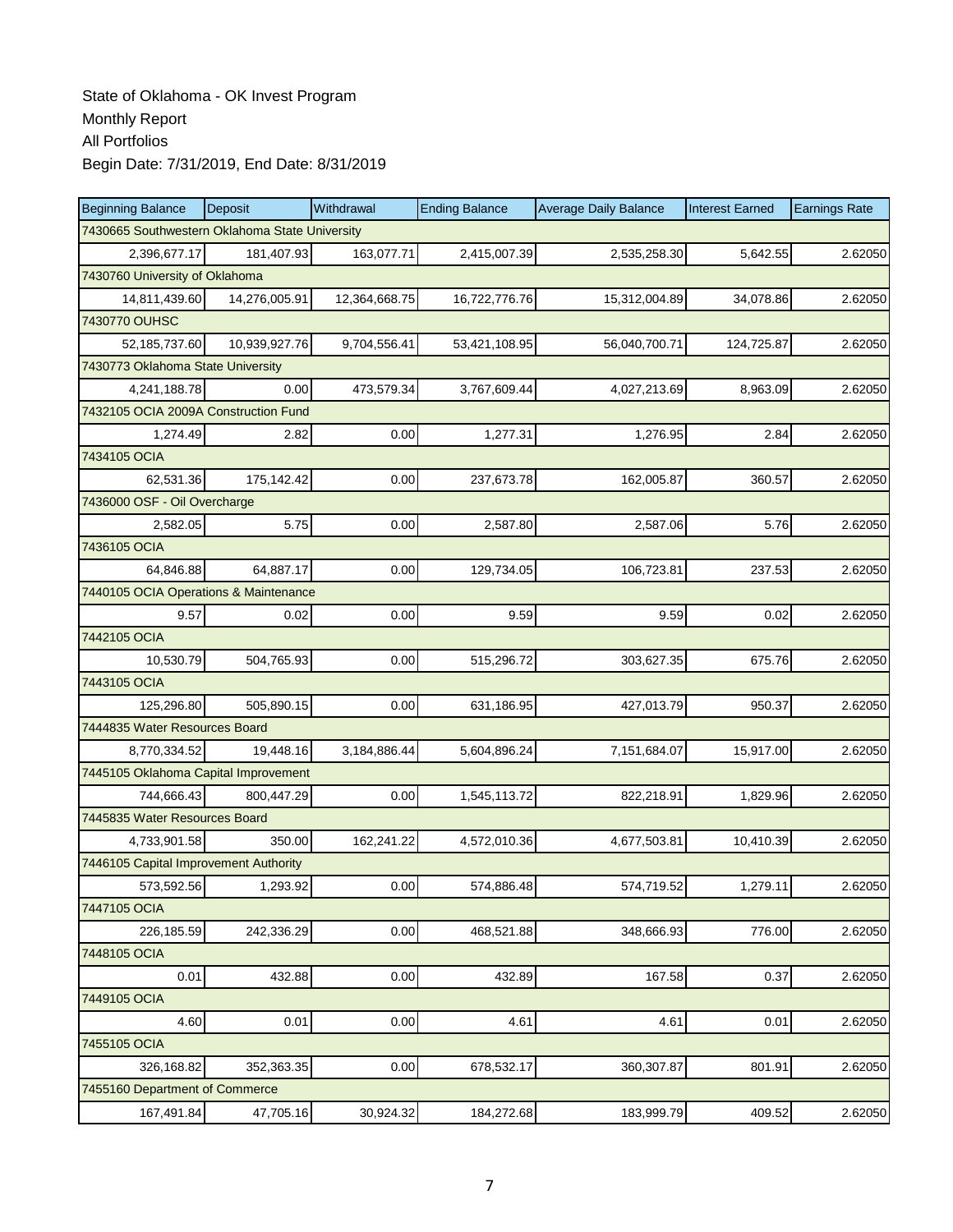| <b>Beginning Balance</b>                | Deposit                                  | Withdrawal   | <b>Ending Balance</b> | <b>Average Daily Balance</b> | <b>Interest Earned</b> | <b>Earnings Rate</b> |  |  |  |  |
|-----------------------------------------|------------------------------------------|--------------|-----------------------|------------------------------|------------------------|----------------------|--|--|--|--|
| 7460100 Cameron University              |                                          |              |                       |                              |                        |                      |  |  |  |  |
| 740.385.18                              | 1,697.50                                 | 60,838.30    | 681,244.38            | 703.594.26                   | 1,565.94               | 2.62050              |  |  |  |  |
| 7460760 University of Oklahoma          |                                          |              |                       |                              |                        |                      |  |  |  |  |
| 163,101.59                              | 363.04                                   | 0.00         | 163,464.63            | 163,417.79                   | 363.71                 | 2.62050              |  |  |  |  |
|                                         | 7462105 OK Capital Improvement Authority |              |                       |                              |                        |                      |  |  |  |  |
| 4,426.69                                | 418,968.81                               | 0.00         | 423,395.50            | 247,701.70                   | 551.29                 | 2.62050              |  |  |  |  |
| 7464105 OCIA                            |                                          |              |                       |                              |                        |                      |  |  |  |  |
| 22,274,861.24                           | 46,459.39                                | 10,949.87    | 22,310,370.76         | 22,306,557.02                | 49.646.15              | 2.62050              |  |  |  |  |
| 7470010 Oklahoma State University       |                                          |              |                       |                              |                        |                      |  |  |  |  |
| 2,893,601.53                            | 7,169.61                                 | 472,352.00   | 2,428,419.14          | 2,633,117.95                 | 5,860.35               | 2.62050              |  |  |  |  |
| 7470014 Oklahoma State University       |                                          |              |                       |                              |                        |                      |  |  |  |  |
| 2,667,319.94                            | 6,417.60                                 | 521,945.88   | 2,151,791.66          | 2,588,724.64                 | 5,761.54               | 2.62050              |  |  |  |  |
| 7470230 East Central University         |                                          |              |                       |                              |                        |                      |  |  |  |  |
| 0.11                                    | 0.00                                     | 0.00         | 0.11                  | 0.11                         | 0.00                   | 2.62050              |  |  |  |  |
| 7471835 Water Resources Board           |                                          |              |                       |                              |                        |                      |  |  |  |  |
| 872,968.13                              | 1,943.10                                 | 0.00         | 874,911.23            | 874,660.51                   | 1,946.67               | 2.62050              |  |  |  |  |
| 7472835 Water Resources Board           |                                          |              |                       |                              |                        |                      |  |  |  |  |
| 108,131,996.82                          | 240,686.99                               | 1,045,202.73 | 107,327,481.08        | 108,004,465.25               | 240,377.99             | 2.62050              |  |  |  |  |
| 7473835 Water Resources Board           |                                          |              |                       |                              |                        |                      |  |  |  |  |
| 25,247,887.55                           | 2,161,537.74                             | 5,923,450.54 | 21,485,974.75         | 22,466,315.39                | 50,001.71              | 2.62050              |  |  |  |  |
| 7475750 Tulsa Community College         |                                          |              |                       |                              |                        |                      |  |  |  |  |
| 5,792.96                                | 12.89                                    | 0.00         | 5,805.85              | 5,804.19                     | 12.92                  | 2.62050              |  |  |  |  |
| 7476760 University of Oklahoma          |                                          |              |                       |                              |                        |                      |  |  |  |  |
| 14,378,617.51                           | 29,792.96                                | 227,931.35   | 14,180,479.12         | 14,369,897.66                | 31,982.08              | 2.62050              |  |  |  |  |
| 7479010 Oklahoma State University       |                                          |              |                       |                              |                        |                      |  |  |  |  |
| 785,262.66                              | 1,828.86                                 | 183,912.38   | 603,179.14            | 774,990.22                   | 1,724.84               | 2.62050              |  |  |  |  |
| 7480230 East Central University         |                                          |              |                       |                              |                        |                      |  |  |  |  |
| 0.68                                    | 0.00                                     | 0.00         | 0.68                  | 0.68                         | 0.00                   | 2.62050              |  |  |  |  |
| 7481230 East Central University         |                                          |              |                       |                              |                        |                      |  |  |  |  |
| 0.04                                    | 0.00                                     | 0.00         | 0.04                  | 0.04                         | 0.00                   | 2.62050              |  |  |  |  |
| 7481633 Oklahoma City Community College |                                          |              |                       |                              |                        |                      |  |  |  |  |
| 0.03                                    | 0.00                                     | 0.00         | 0.03                  | 0.03                         | 0.00                   | 2.62050              |  |  |  |  |
| 7482105 OCIA                            |                                          |              |                       |                              |                        |                      |  |  |  |  |
| 11,397.21                               | 1,091,678.85                             | 0.00         | 1,103,076.06          | 645,282.47                   | 1,436.16               | 2.62050              |  |  |  |  |
| 7483633 OCCC 2010 Bond                  |                                          |              |                       |                              |                        |                      |  |  |  |  |
| 0.06                                    | 0.00                                     | 0.00         | 0.06                  | 0.06                         | 0.00                   | 2.62050              |  |  |  |  |
| 7485010 Oklahoma State University       |                                          |              |                       |                              |                        |                      |  |  |  |  |
| 5,360,890.72                            | 13,287.37                                | 605,314.23   | 4,768,863.86          | 5,247,090.13                 | 11,678.08              | 2.62050              |  |  |  |  |
| 7486010 Oklahoma State University       |                                          |              |                       |                              |                        |                      |  |  |  |  |
| 9,733.99                                | 21.90                                    | 0.00         | 9,755.89              | 9,753.06                     | 21.71                  | 2.62050              |  |  |  |  |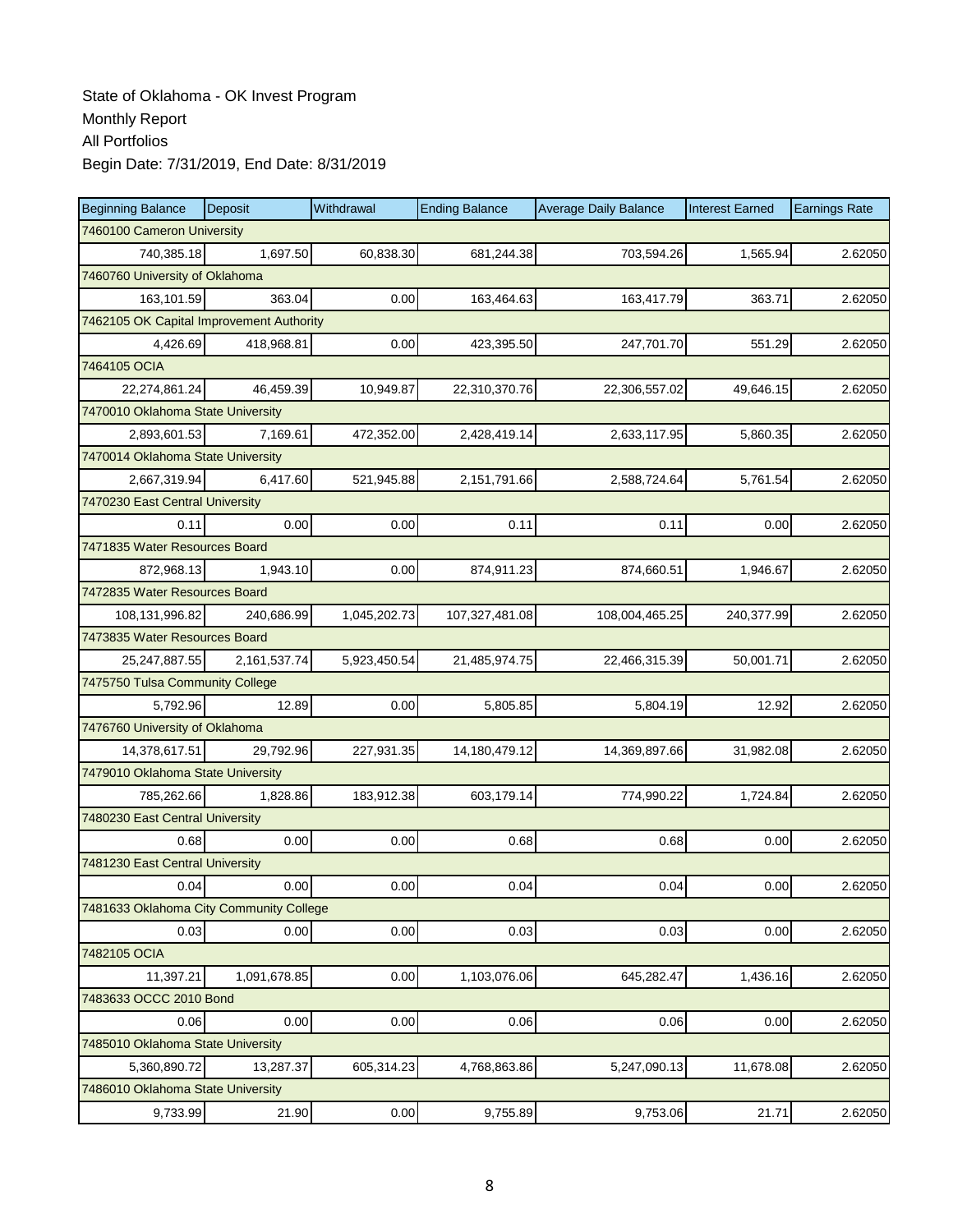| <b>Beginning Balance</b>                       | Deposit    | Withdrawal | <b>Ending Balance</b> | <b>Average Daily Balance</b> | <b>Interest Earned</b> | <b>Earnings Rate</b> |  |  |  |
|------------------------------------------------|------------|------------|-----------------------|------------------------------|------------------------|----------------------|--|--|--|
| 7487010 Oklahoma State University              |            |            |                       |                              |                        |                      |  |  |  |
| 19,142,110.64                                  | 44,125.37  | 350,762.94 | 18,835,473.07         | 19,080,503.74                | 42,466.14              | 2.62050              |  |  |  |
| 7488010 Oklahoma State University              |            |            |                       |                              |                        |                      |  |  |  |
| 8,521,116.35                                   | 18,982.49  | 11,328.02  | 8,528,770.82          | 8,529,525.62                 | 18,983.57              | 2.62050              |  |  |  |
| 7488105 OCIA                                   |            |            |                       |                              |                        |                      |  |  |  |
| 14,895.53                                      | 2,584.67   | 0.00       | 17,480.20             | 16,210.14                    | 36.08                  | 2.62050              |  |  |  |
| 7489105 OCIA                                   |            |            |                       |                              |                        |                      |  |  |  |
| 2,024.77                                       | 4.38       | 0.00       | 2,029.15              | 2,028.58                     | 4.51                   | 2.62050              |  |  |  |
| 7510410 Commissioners of the Land Office       |            |            |                       |                              |                        |                      |  |  |  |
| 7,446,636.23                                   | 0.00       | 683,709.51 | 6,762,926.72          | 7,136,091.43                 | 15,882.30              | 2.62050              |  |  |  |
| 7518410 Commissioners of the Land Office       |            |            |                       |                              |                        |                      |  |  |  |
| 978,154.95                                     | 0.00       | 19,321.00  | 958,833.95            | 974,144.60                   | 2,168.09               | 2.62050              |  |  |  |
| 7519410 Commissioners of the Land Office       |            |            |                       |                              |                        |                      |  |  |  |
| 1,065,717.90                                   | 0.00       | 9,966.05   | 1,055,751.85          | 1,059,513.10                 | 2,358.08               | 2.62050              |  |  |  |
| 7600010 Oklahoma State University              |            |            |                       |                              |                        |                      |  |  |  |
| 4,042,463.14                                   | 356,644.51 | 142,332.46 | 4,256,775.19          | 4,036,892.67                 | 8,984.63               | 2.62050              |  |  |  |
| 7600120 University of Central Oklahoma         |            |            |                       |                              |                        |                      |  |  |  |
| 4,874,560.44                                   | 53,866.58  | 6,993.64   | 4,921,433.38          | 4,895,031.47                 | 10,894.53              | 2.62050              |  |  |  |
| 7600150 University of Science & Arts           |            |            |                       |                              |                        |                      |  |  |  |
| 1,019,129.42                                   | 45,188.68  | 540.00     | 1,063,778.10          | 1,033,301.24                 | 2,299.75               | 2.62050              |  |  |  |
| 7600230 East Central University                |            |            |                       |                              |                        |                      |  |  |  |
| 1,193,070.60                                   | 45,699.44  | 129,915.29 | 1,108,854.75          | 1,182,896.01                 | 2,632.69               | 2.62050              |  |  |  |
| 7600420 Langston University                    |            |            |                       |                              |                        |                      |  |  |  |
| 1,806,508.05                                   | 42,636.99  | 9,319.00   | 1,839,826.04          | 1,816,053.98                 | 4,041.86               | 2.62050              |  |  |  |
| 7600485 Northeastern State University          |            |            |                       |                              |                        |                      |  |  |  |
| 2,686,314.25                                   | 30,672.49  | 165,875.10 | 2,551,111.64          | 2,598,596.81                 | 5,783.52               | 2.62050              |  |  |  |
| 7600490 Northern Oklahoma College              |            |            |                       |                              |                        |                      |  |  |  |
| 1,164,588.44                                   | 41,123.53  | 0.00       | 1,205,711.97          | 1,177,978.80                 | 2,621.75               | 2.62050              |  |  |  |
| 7600505 Northwestern Oklahoma State University |            |            |                       |                              |                        |                      |  |  |  |
| 1,740,852.11                                   | 46,844.79  | 0.00       | 1,787,696.90          | 1,756,675.38                 | 3,909.71               | 2.62050              |  |  |  |
| 7600530 Panhandle State University             |            |            |                       |                              |                        |                      |  |  |  |
| 211,956.26                                     | 49,354.94  | 54,066.31  | 207,244.89            | 209,590.86                   | 466.47                 | 2.62050              |  |  |  |
| 7600660 Southeastern Oklahoma State Unversity  |            |            |                       |                              |                        |                      |  |  |  |
| 126,359.93                                     | 43,188.33  | 0.00       | 169,548.26            | 138,998.54                   | 309.36                 | 2.62050              |  |  |  |
| 7600665 Southwestern Oklahoma State University |            |            |                       |                              |                        |                      |  |  |  |
| 2,849,102.62                                   | 49,355.76  | 0.00       | 2,898,458.38          | 2,867,112.86                 | 6,381.13               | 2.62050              |  |  |  |
| 7600760 University of Oklahoma                 |            |            |                       |                              |                        |                      |  |  |  |
| 2,404,067.42                                   | 352,901.76 | 0.00       | 2,756,969.18          | 2,509,116.95                 | 5,584.37               | 2.62050              |  |  |  |
| 7650010 Oklahoma State University              |            |            |                       |                              |                        |                      |  |  |  |
| 5,417,047.37                                   | 110,822.48 | 0.00       | 5,527,869.85          | 5,456,072.95                 | 12,143.20              | 2.62050              |  |  |  |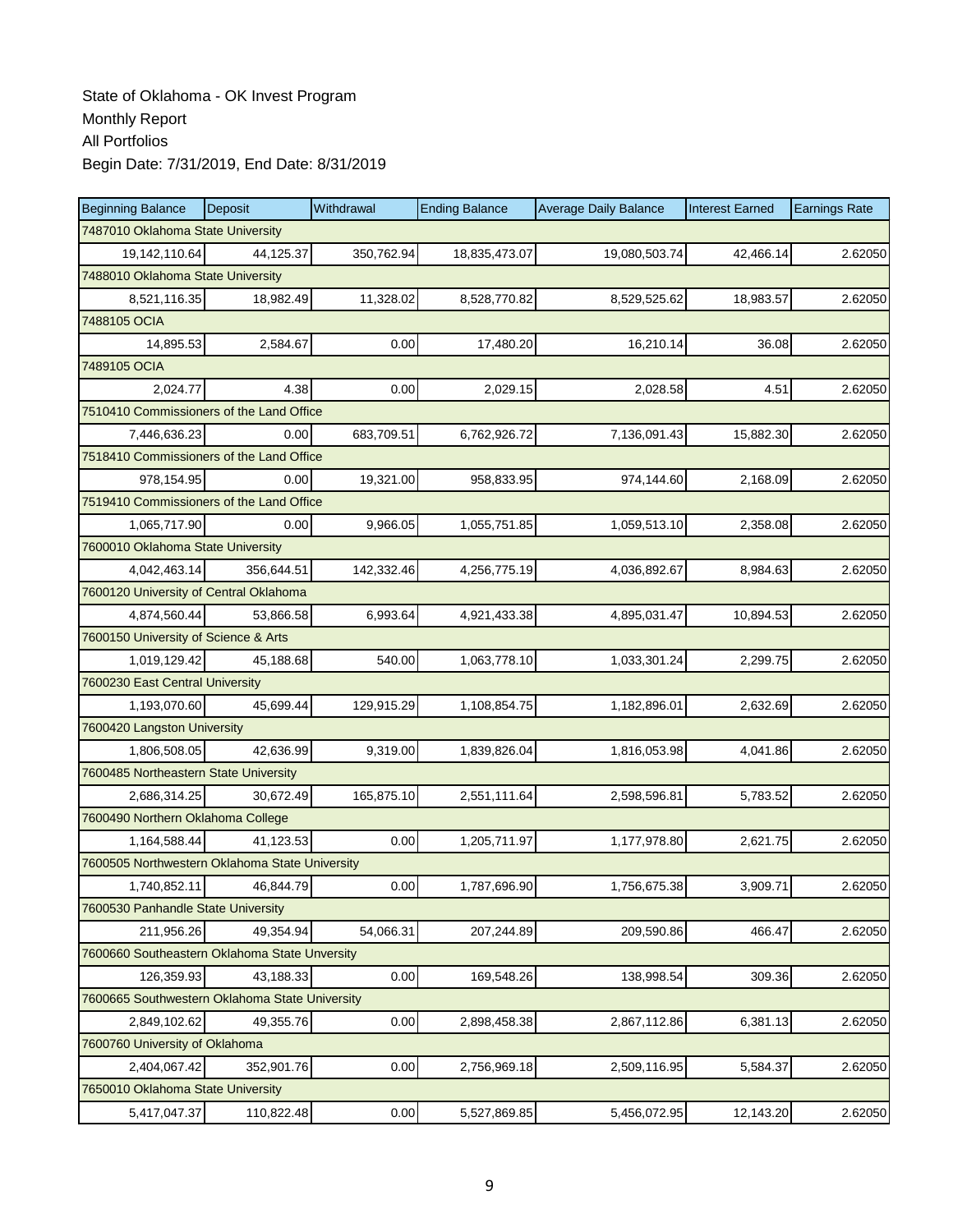| <b>Beginning Balance</b>                       | Deposit      | Withdrawal   | <b>Ending Balance</b> | <b>Average Daily Balance</b> | <b>Interest Earned</b> | <b>Earnings Rate</b> |  |  |
|------------------------------------------------|--------------|--------------|-----------------------|------------------------------|------------------------|----------------------|--|--|
| 7650120 University of Central Oklahoma         |              |              |                       |                              |                        |                      |  |  |
| 1,102,652.04                                   | 17,724.69    | 0.00         | 1,120,376.73          | 1,109,197.67                 | 2,468.66               | 2.62050              |  |  |
| 7650150 University of Science & Arts           |              |              |                       |                              |                        |                      |  |  |
| 296,939.55                                     | 15,931.30    | 0.00         | 312,870.85            | 301,923.20                   | 671.97                 | 2.62050              |  |  |
| 7650230 East Central University                |              |              |                       |                              |                        |                      |  |  |
| 2,254,154.97                                   | 20,301.46    | 30,815.59    | 2,243,640.84          | 2,258,819.27                 | 5,027.30               | 2.62050              |  |  |
| 7650420 Langston University                    |              |              |                       |                              |                        |                      |  |  |
| 1,919,994.40                                   | 73,819.05    | 0.00         | 1,993,813.45          | 1,943,790.15                 | 4,326.16               | 2.62050              |  |  |
| 7650485 Northeastern State University          |              |              |                       |                              |                        |                      |  |  |
| 974,927.07                                     | 17,465.24    | 129,288.20   | 863,104.11            | 936,086.13                   | 2,083.38               | 2.62050              |  |  |
| 7650490 Northern Oklahoma College              |              |              |                       |                              |                        |                      |  |  |
| 2,930,214.12                                   | 113,339.00   | 312,900.48   | 2,730,652.64          | 2,769,295.27                 | 6,163.43               | 2.62050              |  |  |
| 7650505 Northwestern Oklahoma State University |              |              |                       |                              |                        |                      |  |  |
| 806,485.92                                     | 17,065.48    | 0.00         | 823,551.40            | 812,457.40                   | 1,808.23               | 2.62050              |  |  |
| 7650530 Panhandle State University             |              |              |                       |                              |                        |                      |  |  |
| 189,251.59                                     | 15,481.21    | 21,569.35    | 183,163.45            | 183,566.84                   | 408.55                 | 2.62050              |  |  |
| 7650660 Southeastern Oklahoma State Unversity  |              |              |                       |                              |                        |                      |  |  |
| 70,750.23                                      | 15,427.83    | 0.00         | 86,178.06             | 75,295.37                    | 167.58                 | 2.62050              |  |  |
| 7650665 Southwestern Oklahoma State University |              |              |                       |                              |                        |                      |  |  |
| 1,456,316.74                                   | 18,511.90    | 0.00         | 1,474,828.64          | 1,463,548.01                 | 3,257.32               | 2.62050              |  |  |
| 7650760 University of Oklahoma                 |              |              |                       |                              |                        |                      |  |  |
| 1,833,891.58                                   | 180,285.73   | 0.00         | 2,014,177.31          | 1,888,307.67                 | 4,202.67               | 2.62050              |  |  |
| 7700040 Department of Agriculture              |              |              |                       |                              |                        |                      |  |  |
| 10,704,057.85                                  | 23,825.72    | 0.00         | 10,727,883.57         | 10,724,809.28                | 23,869.46              | 2.62050              |  |  |
| 7700041 Western Oklahoma State College         |              |              |                       |                              |                        |                      |  |  |
| 986,873.03                                     | 309,001.83   | 269,739.24   | 1,026,135.62          | 979,964.70                   | 2,181.04               | 2.62050              |  |  |
| 7700131 Department of Corrections              |              |              |                       |                              |                        |                      |  |  |
| 20,031,751.84                                  | 1,878,320.21 | 1,187,053.76 | 20,723,018.29         | 20,251,584.58                | 45,072.54              | 2.62050              |  |  |
| 7700240 Eastern Oklahoma State College         |              |              |                       |                              |                        |                      |  |  |
| 490,046.47                                     | 165,548.70   | 84,634.87    | 570,960.30            | 517,275.31                   | 1,151.26               | 2.62050              |  |  |
| 7700340 State Health Department                |              |              |                       |                              |                        |                      |  |  |
| 0.00                                           | 1,446,259.33 | 1,446,259.33 | 0.00                  | 330,576.97                   | 735.74                 | 2.62050              |  |  |
| 7700461 Rogers State College                   |              |              |                       |                              |                        |                      |  |  |
| 3,618,647.98                                   | 1,376,073.95 | 1,233,917.22 | 3,760,804.71          | 3,538,791.20                 | 7,876.04               | 2.62050              |  |  |
| 7700490 Northern Oklahoma College              |              |              |                       |                              |                        |                      |  |  |
| 1,705,236.19                                   | 603,015.24   | 653,994.98   | 1,654,256.45          | 1,639,741.27                 | 3,649.46               | 2.62050              |  |  |
| 7700606 Ardmore Higher Education Center        |              |              |                       |                              |                        |                      |  |  |
| 244,067.89                                     | 545.23       | 1,833.33     | 242,779.79            | 243,773.95                   | 542.55                 | 2.62050              |  |  |
| 7700633 Oklahoma City Community College        |              |              |                       |                              |                        |                      |  |  |
| 7,506,061.32                                   | 1,198,698.38 | 1,620,567.58 | 7,084,192.12          | 7,291,614.93                 | 16,228.44              | 2.62050              |  |  |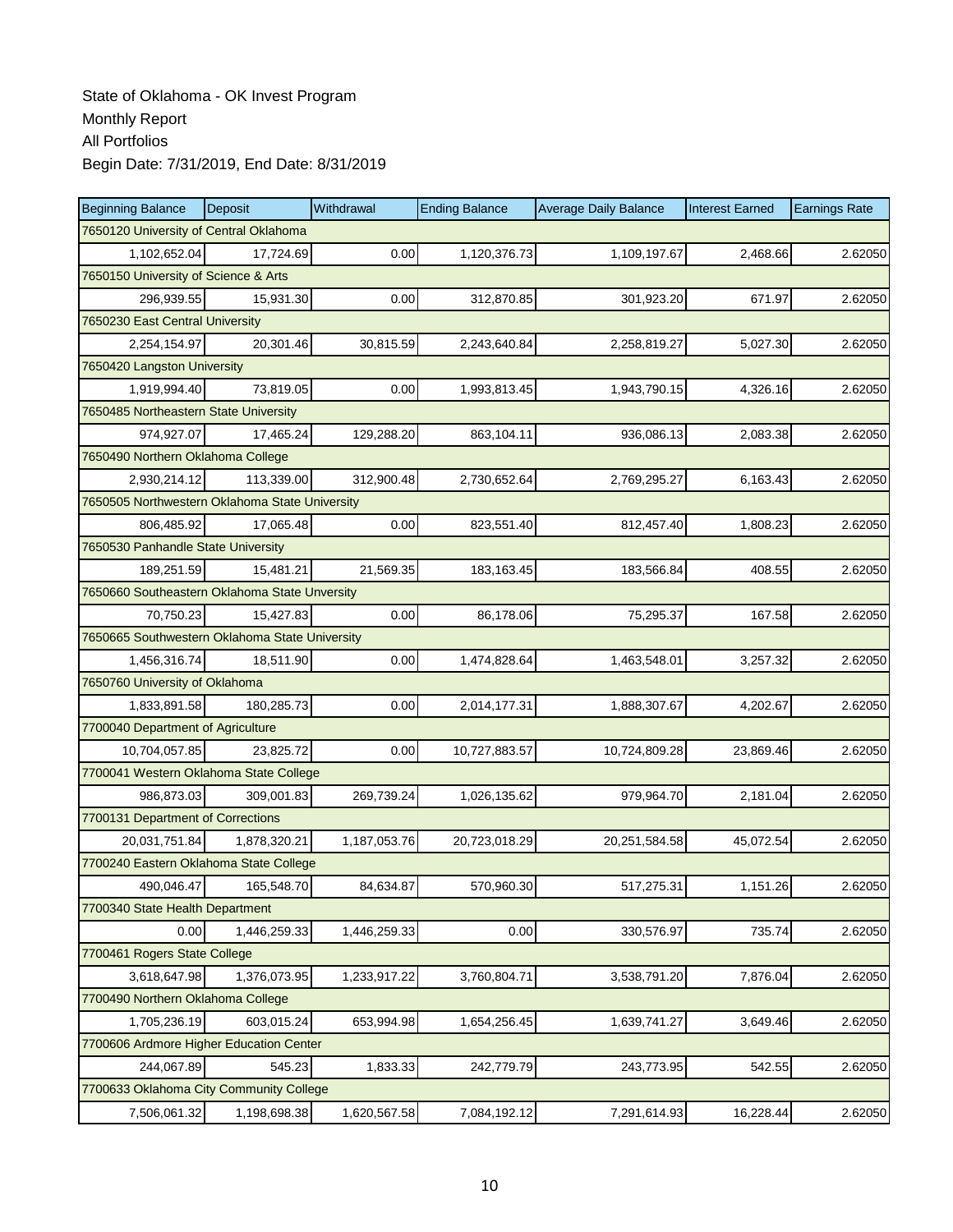| <b>Beginning Balance</b>                        | Deposit                              | Withdrawal    | <b>Ending Balance</b> | <b>Average Daily Balance</b> | <b>Interest Earned</b> | <b>Earnings Rate</b> |  |  |  |  |
|-------------------------------------------------|--------------------------------------|---------------|-----------------------|------------------------------|------------------------|----------------------|--|--|--|--|
| 7700660 Southeastern Oklahoma State University  |                                      |               |                       |                              |                        |                      |  |  |  |  |
| 4,513,252.18                                    | 2,597,578.13                         | 1,653,868.62  | 5,456,961.69          | 4,548,132.18                 | 10,122.46              | 2.62050              |  |  |  |  |
| 7700760 University of Oklahoma                  |                                      |               |                       |                              |                        |                      |  |  |  |  |
| 59,607,300.82                                   | 65,968,388.21                        | 25,221,854.38 | 100,353,834.65        | 63,366,375.94                | 141,030.12             | 2.62050              |  |  |  |  |
|                                                 | 7700830 Department of Human Services |               |                       |                              |                        |                      |  |  |  |  |
| 1,585,918.16                                    | 569,111.42                           | 600,267.32    | 1,554,762.26          | 1,529,908.24                 | 3,405.01               | 2.62050              |  |  |  |  |
| 7701010 Oklahoma State University               |                                      |               |                       |                              |                        |                      |  |  |  |  |
| 8,109,763.55                                    | 30,098,297.85                        | 36,820,391.91 | 1,387,669.49          | 5,232,054.27                 | 11,644.62              | 2.62050              |  |  |  |  |
| 7701091 Building Bond Commission Administrative |                                      |               |                       |                              |                        |                      |  |  |  |  |
| 2.99                                            | 0.01                                 | 0.00          | 3.00                  | 3.00                         | 0.01                   | 2.62050              |  |  |  |  |
| 7701150 University of Science & Arts            |                                      |               |                       |                              |                        |                      |  |  |  |  |
| 2,959,292.93                                    | 191,630.06                           | 713,607.97    | 2,437,315.02          | 2,706,065.88                 | 6,022.70               | 2.62050              |  |  |  |  |
| 7701165 Connors State College                   |                                      |               |                       |                              |                        |                      |  |  |  |  |
| 257,558.18                                      | 169,876.72                           | 173,191.03    | 254,243.87            | 256,375.48                   | 570.60                 | 2.62050              |  |  |  |  |
| 7701400 Office of Juvenile Affairs              |                                      |               |                       |                              |                        |                      |  |  |  |  |
| 182,608.55                                      | 10,584.27                            | 176,269.96    | 16,922.86             | 130,364.79                   | 290.14                 | 2.62050              |  |  |  |  |
| 7701480 Northeasten Oklahoma A&M College        |                                      |               |                       |                              |                        |                      |  |  |  |  |
| 647,186.82                                      | 824,530.71                           | 789,179.22    | 682,538.31            | 677,020.57                   | 1,506.80               | 2.62050              |  |  |  |  |
| 7701605 Regents for Higher Education            |                                      |               |                       |                              |                        |                      |  |  |  |  |
| 34,293,676.80                                   | 248,949.62                           | 663,723.60    | 33,878,902.82         | 34,120,109.61                | 75,938.74              | 2.62050              |  |  |  |  |
| 7701650 Department of Veteran Affairs           |                                      |               |                       |                              |                        |                      |  |  |  |  |
| 554,415.50                                      | 132,548.85                           | 285,846.42    | 401,117.93            | 491,964.84                   | 1,094.93               | 2.62050              |  |  |  |  |
| 7701770 OUHSC                                   |                                      |               |                       |                              |                        |                      |  |  |  |  |
| 464,527,201.11                                  | 50,409,998.64                        | 45,051,992.55 | 469,885,207.20        | 477,244,831.58               | 1,062,170.48           | 2.62050              |  |  |  |  |
| 7701805 Department of Rehabilitation Services   |                                      |               |                       |                              |                        |                      |  |  |  |  |
| 157,370.09                                      | 9,729.35                             | 3,949.24      | 163,150.20            | 159,989.40                   | 356.08                 | 2.62050              |  |  |  |  |
| 7701865 Workers Compensation Commission         |                                      |               |                       |                              |                        |                      |  |  |  |  |
| 6,882,134.31                                    | 13.610.32                            | 5,379.17      | 6,890,365.46          | 6,891,973.93                 | 15,338.98              | 2.62050              |  |  |  |  |
| 7702120 University of Central Oklahoma          |                                      |               |                       |                              |                        |                      |  |  |  |  |
| 20,717,164.71                                   | 1,063,359.71                         | 4,790,807.30  | 16,989,717.12         | 18,505,429.47                | 41,186.24              | 2.62050              |  |  |  |  |
| 7702650 Department of Veteran Affairs           |                                      |               |                       |                              |                        |                      |  |  |  |  |
| 431,926.30                                      | 155,072.91                           | 148,739.72    | 438,259.49            | 455,433.48                   | 1,013.63               | 2.62050              |  |  |  |  |
| 7703650 Department of Veteran Affairs           |                                      |               |                       |                              |                        |                      |  |  |  |  |
| 472,365.31                                      | 165,952.41                           | 170,765.34    | 467,552.38            | 482,381.30                   | 1,073.60               | 2.62050              |  |  |  |  |
| 7704120 University of Central Oklahoma          |                                      |               |                       |                              |                        |                      |  |  |  |  |
| 1,047,483.37                                    | 751,571.78                           | 1,035,024.32  | 764,030.83            | 343,185.14                   | 763.80                 | 2.62050              |  |  |  |  |
| 7704650 Department of Veteran Affairs           |                                      |               |                       |                              |                        |                      |  |  |  |  |
| 505,714.48                                      | 113,189.22                           | 125,237.21    | 493,666.49            | 494,730.60                   | 1,101.09               | 2.62050              |  |  |  |  |
| 7704865 Workers Compensation Commission         |                                      |               |                       |                              |                        |                      |  |  |  |  |
| 47,532.61                                       | 104.15                               | 0.00          | 47,636.76             | 47,623.32                    | 105.99                 | 2.62050              |  |  |  |  |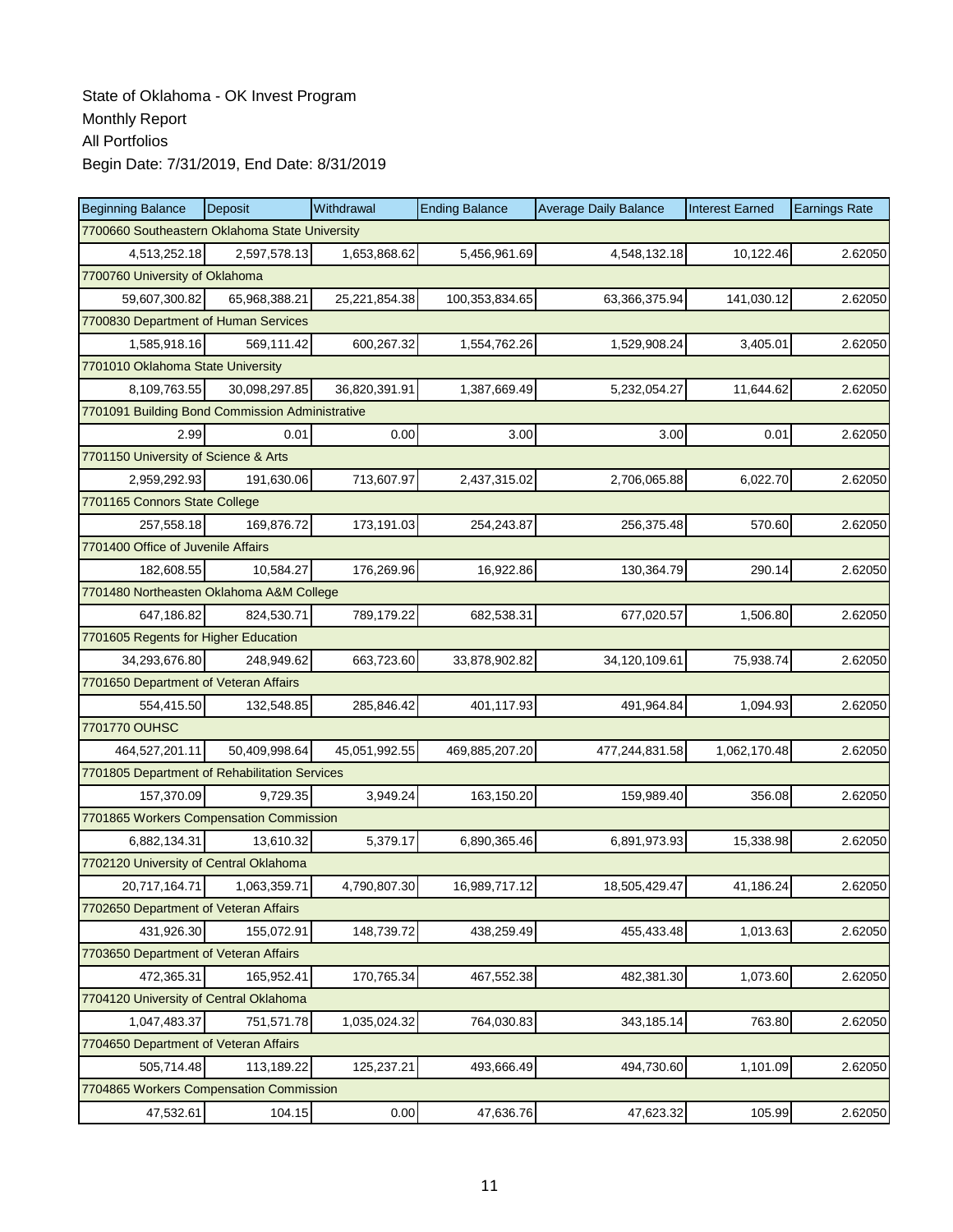| <b>Beginning Balance</b>                       | Deposit      | Withdrawal   | <b>Ending Balance</b> | <b>Average Daily Balance</b> | <b>Interest Earned</b> | <b>Earnings Rate</b> |  |  |  |
|------------------------------------------------|--------------|--------------|-----------------------|------------------------------|------------------------|----------------------|--|--|--|
| 7705505 Northwestern Oklahoma State University |              |              |                       |                              |                        |                      |  |  |  |
| 1,106,001.12                                   | 2,657.48     | 86,792.60    | 1,021,866.00          | 1,090,015.93                 | 2,425.97               | 2.62050              |  |  |  |
| 7705650 Department of Veteran Affairs          |              |              |                       |                              |                        |                      |  |  |  |
| 509,457.98                                     | 77,939.09    | 82,059.66    | 505,337.41            | 530,552.11                   | 1,180.81               | 2.62050              |  |  |  |
| 7705675 Self Insurance Guaranty Fund           |              |              |                       |                              |                        |                      |  |  |  |
| 1,399,594.45                                   | 1,830.00     | 8,287.39     | 1,393,137.06          | 1,395,769.23                 | 3,106.47               | 2.62050              |  |  |  |
| 7705865 Workers Compensation Commission        |              |              |                       |                              |                        |                      |  |  |  |
| 36,725.24                                      | 81.75        | 0.00         | 36,806.99             | 36,796.44                    | 81.90                  | 2.62050              |  |  |  |
| 7706452 CMHC, Rep payee account                |              |              |                       |                              |                        |                      |  |  |  |
| 589.41                                         | 1.30         | 0.00         | 590.71                | 590.54                       | 1.31                   | 2.62050              |  |  |  |
| 7706650 Department of Veteran Affairs          |              |              |                       |                              |                        |                      |  |  |  |
| 130,930.58                                     | 46,609.68    | 47,946.51    | 129,593.75            | 135,815.89                   | 302.28                 | 2.62050              |  |  |  |
| 7706750 Tulsa Community College                |              |              |                       |                              |                        |                      |  |  |  |
| 269,669.57                                     | 1,434,350.39 | 1,390,398.36 | 313,621.60            | 537,296.89                   | 1,195.82               | 2.62050              |  |  |  |
| 7706865 OK Workers Comp Commission             |              |              |                       |                              |                        |                      |  |  |  |
| 330,663.27                                     | 736.01       | 0.00         | 331,399.28            | 331,304.31                   | 737.36                 | 2.62050              |  |  |  |
| 7707452 CMHC, Rep payee account                |              |              |                       |                              |                        |                      |  |  |  |
| 84,118.07                                      | 28,658.77    | 19,936.97    | 92,839.87             | 95,067.82                    | 211.59                 | 2.62050              |  |  |  |
| 7707605 Regents for Higher Education           |              |              |                       |                              |                        |                      |  |  |  |
| 3,472,779.78                                   | 2,408,260.57 | 3,117,682.79 | 2,763,357.56          | 3,800,677.74                 | 8,458.90               | 2.62050              |  |  |  |
| 7707650 Department of Veteran Affairs          |              |              |                       |                              |                        |                      |  |  |  |
| 329,032.94                                     | 85,852.02    | 82,235.41    | 332,649.55            | 340,716.36                   | 758.31                 | 2.62050              |  |  |  |
| 7707865 OK Workers Comp Commission             |              |              |                       |                              |                        |                      |  |  |  |
| 72,508.24                                      | 161.39       | 0.00         | 72,669.63             | 72,648.81                    | 161.69                 | 2.62050              |  |  |  |
| 7708108 Carl Albert State College              |              |              |                       |                              |                        |                      |  |  |  |
| 5,967,458.99                                   | 618,226.62   | 401,389.05   | 6,184,296.56          | 5,970,791.34                 | 13,288.77              | 2.62050              |  |  |  |
| 7708605 Regents for Higher Education           |              |              |                       |                              |                        |                      |  |  |  |
| 912,852.14                                     | 863.71       | 4,641.67     | 909,074.18            | 912,855.75                   | 2,031.68               | 2.62050              |  |  |  |
| 7709605 Regents for Higher Education           |              |              |                       |                              |                        |                      |  |  |  |
| 1,494,514.39                                   | 2,240,511.96 | 0.00         | 3,735,026.35          | 2,867,199.77                 | 6,381.33               | 2.62050              |  |  |  |
| 7710350 Oklahoma Historical Society            |              |              |                       |                              |                        |                      |  |  |  |
| 1,247,098.21                                   | 2,775.86     | 0.00         | 1,249,874.07          | 1,249,515.89                 | 2,780.96               | 2.62050              |  |  |  |
| 7710452 Oklahoma Department of Mental Health   |              |              |                       |                              |                        |                      |  |  |  |
| 1,607,377.97                                   | 4,170.10     | 0.00         | 1,611,548.07          | 1,610,974.21                 | 3,585.43               | 2.62050              |  |  |  |
| 7710605 Regents for Higher Education           |              |              |                       |                              |                        |                      |  |  |  |
| 1,897,971.82                                   | 455,458.11   | 3,750.00     | 2,349,679.93          | 2,238,329.21                 | 4,981.69               | 2.62050              |  |  |  |
| 7711185 Corporation Commission                 |              |              |                       |                              |                        |                      |  |  |  |
| 77,902,032.28                                  | 2,002,802.51 | 5,627,213.92 | 74,277,620.87         | 74,997,799.18                | 166,917.36             | 2.62050              |  |  |  |
| 7711420 Langston University                    |              |              |                       |                              |                        |                      |  |  |  |
| 2,304,280.50                                   | 0.00         | 801,034.96   | 1,503,245.54          | 2,151,769.43                 | 4,789.04               | 2.62050              |  |  |  |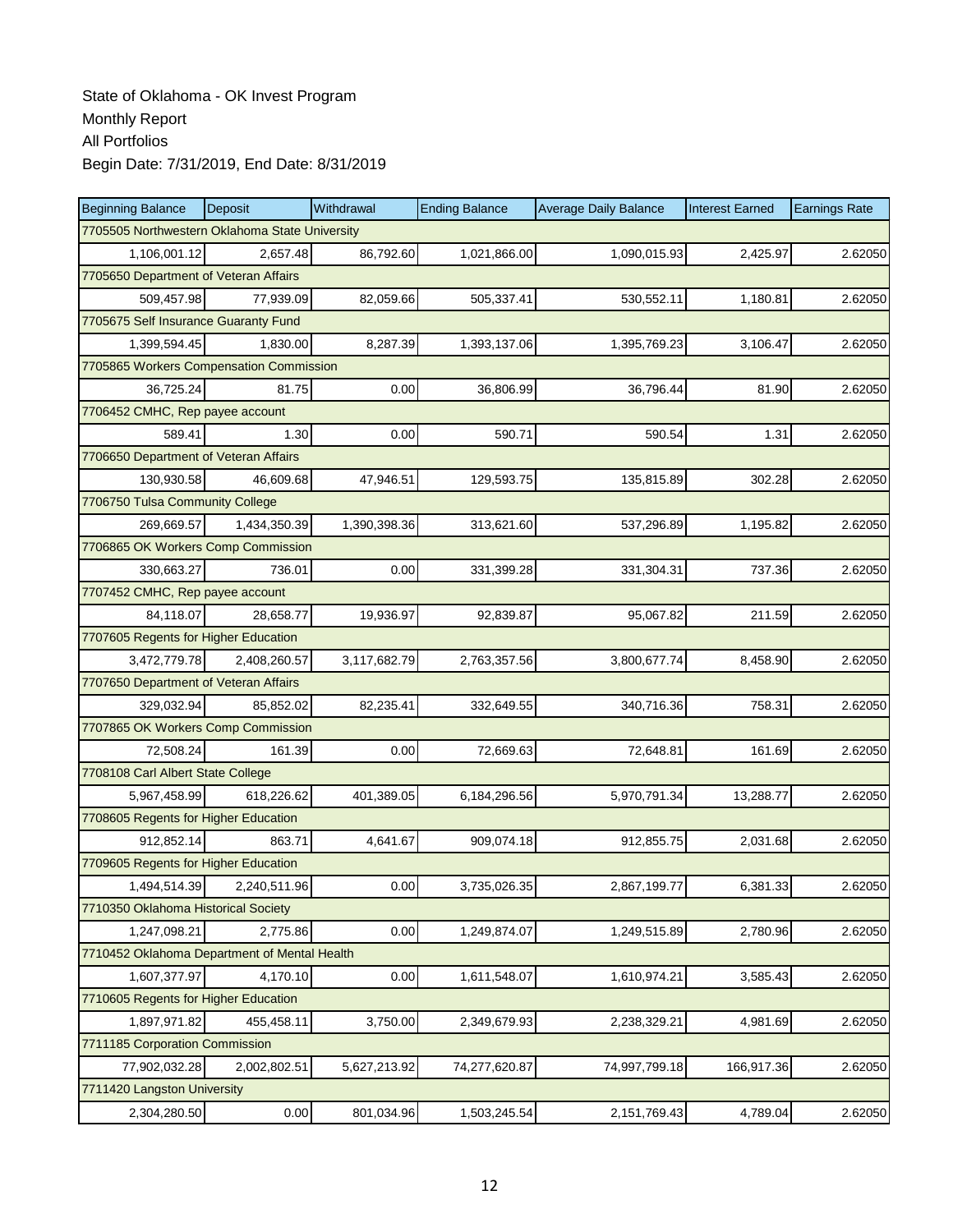| <b>Beginning Balance</b>                    | <b>Deposit</b> | Withdrawal   | <b>Ending Balance</b> | <b>Average Daily Balance</b> | <b>Interest Earned</b> | <b>Earnings Rate</b> |  |  |
|---------------------------------------------|----------------|--------------|-----------------------|------------------------------|------------------------|----------------------|--|--|
| 7711452 Griffin Memorial Hospital Rep Payee |                |              |                       |                              |                        |                      |  |  |
| 43,262.83                                   | 621.23         | 406.01       | 43,478.05             | 43,225.68                    | 96.20                  | 2.62050              |  |  |
| 7711605 Regents for Higher Education        |                |              |                       |                              |                        |                      |  |  |
| 793,836.67                                  | 1,766.97       | 29,200.00    | 766,403.64            | 792,549.84                   | 1,763.92               | 2.62050              |  |  |
| 7712605 Regents for Higher Education        |                |              |                       |                              |                        |                      |  |  |
| 147,554.48                                  | 328.44         | 0.00         | 147,882.92            | 147,840.54                   | 329.04                 | 2.62050              |  |  |
| 7713605 Regents for Higher Education        |                |              |                       |                              |                        |                      |  |  |
| 34,973,355.54                               | 8,200,456.76   | 0.00         | 43,173,812.30         | 36,089,235.52                | 80,321.29              | 2.62050              |  |  |
| 7714605 Regents for Higher Education        |                |              |                       |                              |                        |                      |  |  |
| 11,876,258.35                               | 222,116.17     | 7,370.00     | 12,091,004.52         | 12,014,920.18                | 26,740.77              | 2.62050              |  |  |
| 7715605 Regents for Higher Education        |                |              |                       |                              |                        |                      |  |  |
| 473,961.00                                  | 1,054.97       | 0.00         | 475,015.97            | 474,879.84                   | 1,056.91               | 2.62050              |  |  |
| 7718605 Regents for Higher Education        |                |              |                       |                              |                        |                      |  |  |
| 7.056.129.78                                | 1,035,524.47   | 2,483,648.34 | 5,608,005.91          | 6,283,260.68                 | 13,984.21              | 2.62050              |  |  |
| 7719605 Regents for Higher Education        |                |              |                       |                              |                        |                      |  |  |
| 36,118.98                                   | 100.39         | 0.00         | 36,219.37             | 36,204.48                    | 80.58                  | 2.62050              |  |  |
| 7723623 Seminole State College              |                |              |                       |                              |                        |                      |  |  |
| 78,747.58                                   | 578,155.03     | 648,510.33   | 8,392.28              | 109,854.54                   | 244.50                 | 2.62050              |  |  |
| 7725100 Cameron University                  |                |              |                       |                              |                        |                      |  |  |
| 3,407,449.29                                | 460,436.72     | 710,761.35   | 3,157,124.66          | 3,584,635.52                 | 7,978.07               | 2.62050              |  |  |
| 7730230 East Central University             |                |              |                       |                              |                        |                      |  |  |
| 8,638,055.77                                | 271,278.48     | 537,885.90   | 8,371,448.35          | 8,554,987.38                 | 19,040.24              | 2.62050              |  |  |
| 7730830 Department of Human Services        |                |              |                       |                              |                        |                      |  |  |
| 213,781.98                                  | 69,424.83      | 16,224.38    | 266,982.43            | 219,773.92                   | 489.14                 | 2.62050              |  |  |
| 7740605 Regents for Higher Education        |                |              |                       |                              |                        |                      |  |  |
| 18,124,431.48                               | 2,351,656.54   | 4,831,604.58 | 15,644,483.44         | 16,651,704.78                | 37,060.54              | 2.62050              |  |  |
| 7741241 Redlands Community College          |                |              |                       |                              |                        |                      |  |  |
| 1,451,120.03                                | 168,230.35     | 110,706.44   | 1,508,643.94          | 1,448,398.74                 | 3,223.60               | 2.62050              |  |  |
| 7745605 Regents for Higher Education        |                |              |                       |                              |                        |                      |  |  |
| 580,570.85                                  | 1,118,908.18   | 0.00         | 1,699,479.03          | 1,266,619.84                 | 2,819.03               | 2.62050              |  |  |
| 7747470 Murray State College                |                |              |                       |                              |                        |                      |  |  |
| 5,702,043.87                                | 2,465,162.53   | 1,367,129.86 | 6,800,076.54          | 6,144,949.05                 | 13,676.38              | 2.62050              |  |  |
| 7750350 Oklahoma Historical Society         |                |              |                       |                              |                        |                      |  |  |
| 1,137,581.62                                | 16,197.69      | 19,828.23    | 1,133,951.08          | 1,126,899.29                 | 2,508.06               | 2.62050              |  |  |
| 7750531 Rose State College                  |                |              |                       |                              |                        |                      |  |  |
| 12,261,881.28                               | 533,659.23     | 1,346,464.59 | 11,449,075.92         | 11,855,120.71                | 26,385.11              | 2.62050              |  |  |
| 7751485 Northeastern State University       |                |              |                       |                              |                        |                      |  |  |
| 17,009,167.70                               | 1,798,129.55   | 2,964,382.66 | 15,842,914.59         | 16,698,080.37                | 37,163.75              | 2.62050              |  |  |
| 7752485 Northeastern State University       |                |              |                       |                              |                        |                      |  |  |
| 2,687,735.87                                | 5,982.52       | 905.50       | 2,692,812.89          | 2,692,070.16                 | 5,991.55               | 2.62050              |  |  |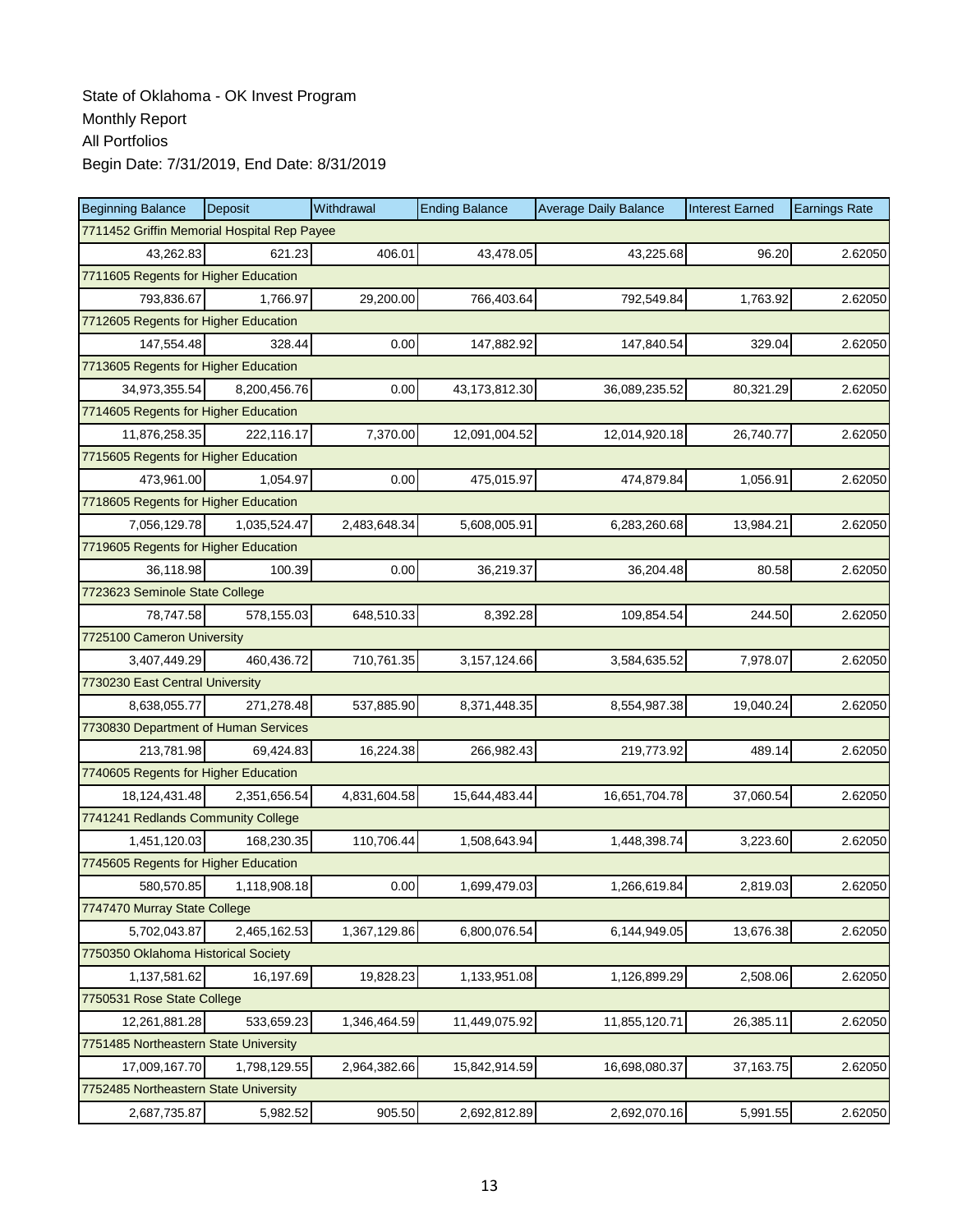| <b>Beginning Balance</b>                        | Deposit      | Withdrawal | <b>Ending Balance</b> | <b>Average Daily Balance</b> | <b>Interest Earned</b> | <b>Earnings Rate</b> |  |  |
|-------------------------------------------------|--------------|------------|-----------------------|------------------------------|------------------------|----------------------|--|--|
| 7765665 Southwestern Oklahoma State University  |              |            |                       |                              |                        |                      |  |  |
| 6,653,723.42                                    | 1,965,745.27 | 761,897.13 | 7,857,571.56          | 7,549,259.81                 | 16,801.86              | 2.62050              |  |  |
| 7790041 Western Oklahoma State University       |              |            |                       |                              |                        |                      |  |  |
| 39,282.27                                       | 42,356.20    | 43,722.65  | 37,915.82             | 35,196.06                    | 78.33                  | 2.62050              |  |  |
| 7790230 East Central University                 |              |            |                       |                              |                        |                      |  |  |
| 153,616.57                                      | 620,087.13   | 332,057.73 | 441,645.97            | 328,368.74                   | 730.83                 | 2.62050              |  |  |
| 7790241 Redlands Community College              |              |            |                       |                              |                        |                      |  |  |
| 158,025.21                                      | 54,836.03    | 80,182.83  | 132,678.41            | 119,663.26                   | 266.33                 | 2.62050              |  |  |
| 7790470 Murray State College                    |              |            |                       |                              |                        |                      |  |  |
| 93,961.88                                       | 71,509.31    | 162,101.28 | 3,369.91              | 33,340.10                    | 74.20                  | 2.62050              |  |  |
| 7790485 Northeastern State University           |              |            |                       |                              |                        |                      |  |  |
| 1,941,529.36                                    | 524,414.17   | 504,570.20 | 1,961,373.33          | 1,852,835.31                 | 4,123.73               | 2.62050              |  |  |
| 7790490 Northern Oklahoma College               |              |            |                       |                              |                        |                      |  |  |
| 744,488.84                                      | 275,865.58   | 200,629.61 | 819,724.81            | 795,443.57                   | 1,770.36               | 2.62050              |  |  |
| 7790660 Southeastern State University           |              |            |                       |                              |                        |                      |  |  |
| 305,313.17                                      | 482.77       | 278,800.66 | 26,995.28             | 80,894.41                    | 180.04                 | 2.62050              |  |  |
| 7790665 Southwestern Oklahoma State University  |              |            |                       |                              |                        |                      |  |  |
| 1,182,915.13                                    | 370,158.61   | 478,247.24 | 1,074,826.50          | 1,085,501.46                 | 2,415.92               | 2.62050              |  |  |
| 7805370 OIFA                                    |              |            |                       |                              |                        |                      |  |  |
| 103.31                                          | 0.23         | 0.00       | 103.54                | 103.51                       | 0.23                   | 2.62050              |  |  |
| 7823740 OCIA 2008B Reserve Fund                 |              |            |                       |                              |                        |                      |  |  |
| 657.34                                          | 1.46         | 0.00       | 658.80                | 658.61                       | 1.47                   | 2.62050              |  |  |
| 7845740 OCIA 2008A Sinking Fund                 |              |            |                       |                              |                        |                      |  |  |
| 4,661.85                                        | 10.38        | 0.00       | 4,672.23              | 4,670.89                     | 10.40                  | 2.62050              |  |  |
| 7846740 OCIA 2008B Sinking Fund                 |              |            |                       |                              |                        |                      |  |  |
| 1,009.67                                        | 2.25         | 0.00       | 1,011.92              | 1,011.63                     | 2.25                   | 2.62050              |  |  |
| 7847740 OSF Building Project Fund               |              |            |                       |                              |                        |                      |  |  |
| 7,366.18                                        | 16.40        | 0.00       | 7,382.58              | 7,380.46                     | 16.43                  | 2.62050              |  |  |
| 7848740 OSF Building Project Fund               |              |            |                       |                              |                        |                      |  |  |
| 84,130.10                                       | 0.00         | 0.00       | 84,130.10             | 84,130.10                    | 187.24                 | 2.62050              |  |  |
| 7849740 OCIA 2009A Sinking Fund                 |              |            |                       |                              |                        |                      |  |  |
| 61,381.92                                       | 0.00         | 0.00       | 61,381.92             | 61,381.92                    | 136.61                 | 2.62050              |  |  |
| 7851740 OCIA                                    |              |            |                       |                              |                        |                      |  |  |
| 1,365,098.85                                    | 17,216.56    | 0.00       | 1,382,315.41          | 1,380,093.92                 | 3,071.58               | 2.62050              |  |  |
| 7853740 Oklahoma 2010B GO Sinking Fund          |              |            |                       |                              |                        |                      |  |  |
| 15,759.51                                       | 35.08        | 0.00       | 15,794.59             | 15,790.06                    | 35.14                  | 2.62050              |  |  |
| 7854740 OCIA Endowed Chair Fund 2010            |              |            |                       |                              |                        |                      |  |  |
| 185,162.70                                      | 10,572.20    | 0.00       | 195,734.90            | 194,370.75                   | 432.60                 | 2.62050              |  |  |
| 7857740 OCIA 2010A Highway Capital Improvements |              |            |                       |                              |                        |                      |  |  |
| 284,777.02                                      | 17,080.57    | 0.00       | 301,857.59            | 299,653.65                   | 666.92                 | 2.62050              |  |  |